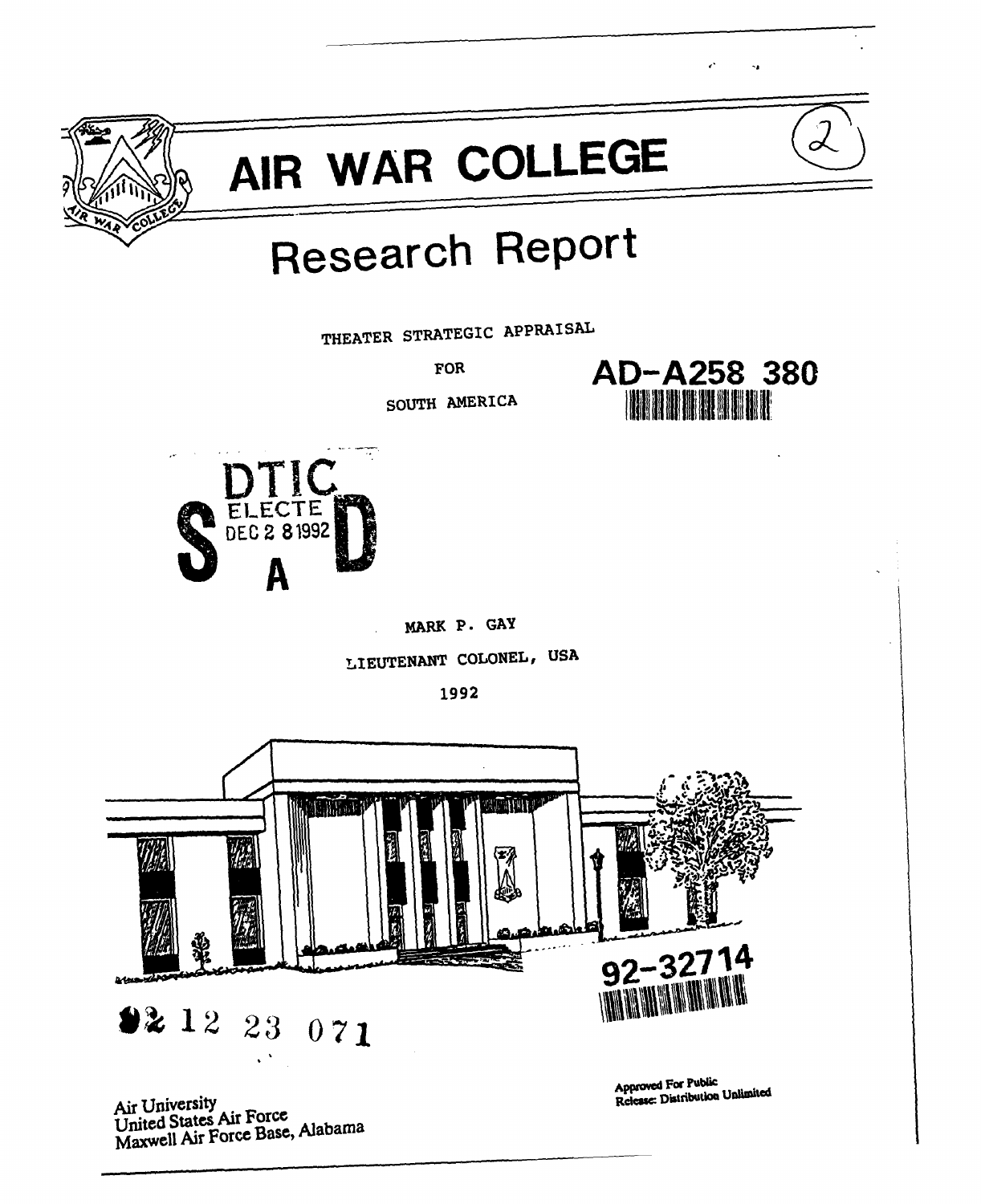AIR WAR COLLEGE

 $\sim$ 

 $\bullet$ 

AIR WAR UNIVERSITY

THEATER STRATEGIC APPRAISAL

FOR

SOUTH AMERICA

BY

DIR GAME CONTRACTOR

MARK P. GAY LIEUTENANT COLONEL, US ARMY

A DOCUMENT SUBMITTED TO THE FACULTY

FULFILLMENT OF THE CURRICULUM

ADVISOR: DR ARMIN K. LUDWIG

MAXWELL AIR FORCE BASE, ALABAMA

APRIL 1992

|                                   | Accesion for                                                                          |
|-----------------------------------|---------------------------------------------------------------------------------------|
| UBMITTED TO THE FACULTY           | NTIS CRASS<br>DTIC TAB<br>$\rightarrow$ 2<br>έî.<br>Unannoir Iocdini<br>Justification |
| <b>IN</b><br>NT OF THE CURRICULUM | By<br>Dist ibution/                                                                   |
| REQUIREMENT                       | Availability Codes                                                                    |
|                                   | Availant $166$<br><b>Dist</b><br>– Sposial                                            |
| DR ARMIN K. LUDWIG                |                                                                                       |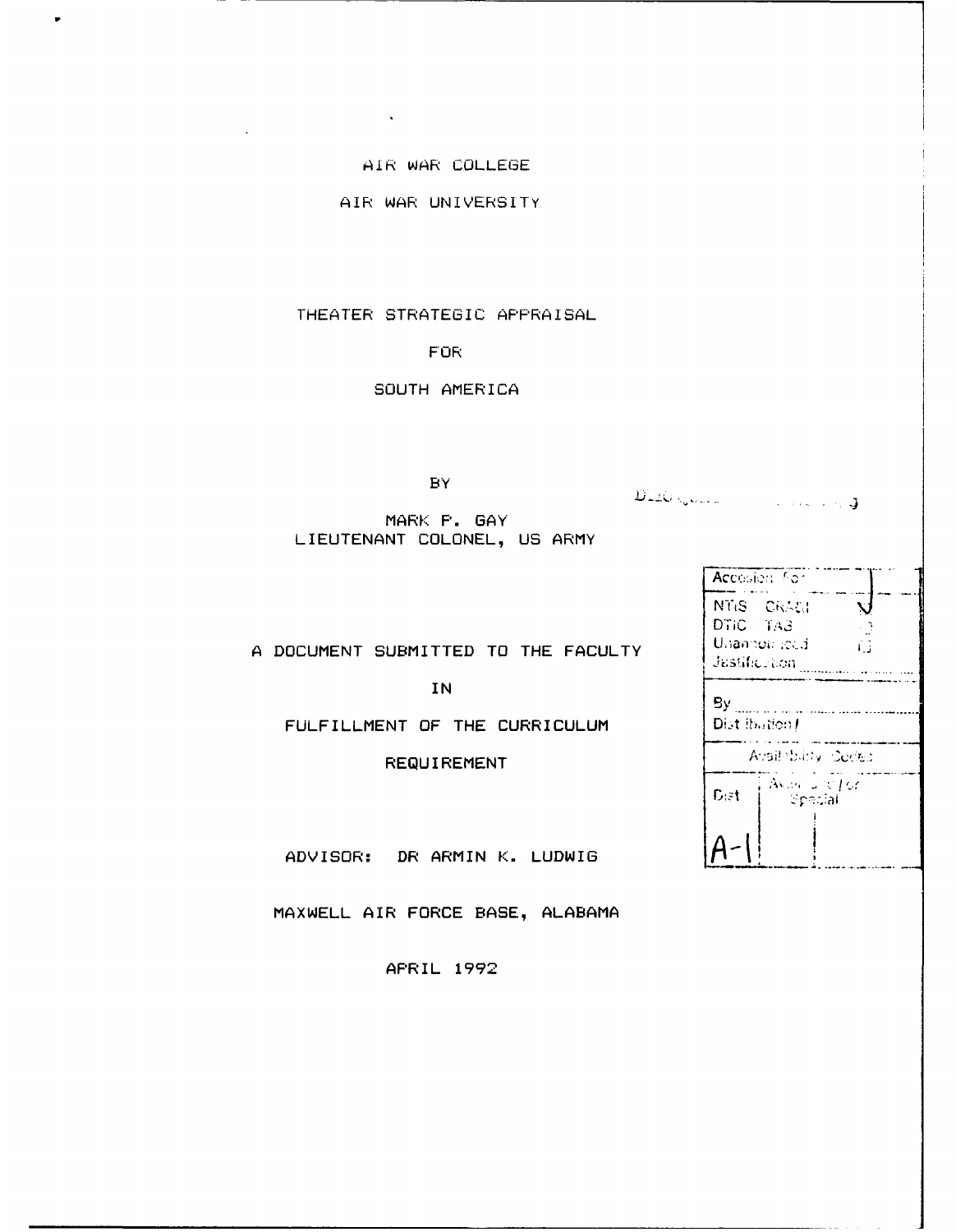## THEATER STRATEGIC ESTIMATE SOUTH AMERICA

I. Strategic Direction. The radically altered geopolitical situation in South America is acknowledged in the August 1991 edition of the President's National Security Strategy. Not only are US interests linked inextricably with those of our neighbors to the South, but increased understanding that political, social, and economic objectives have overarching security implications suggests a thorough review of regional strategies--in order to construct viable alternatives to the application of military force.

a. Major Components of National Security Strategy

**(I.)** Global Components. US national interests include the survival of the United States as a free and independent nation; the construct of a healthy and growing economy that provides opportunities at home and abroad; the sustaining and improving of harmonious and productive relations with our allies and emerging friendly nations; and a stable and secure world which stimulates the spread of democratic institutions, fosters political and economic freedom, and which promotes human rights. Each of those interests is manifested in our dynamic relationship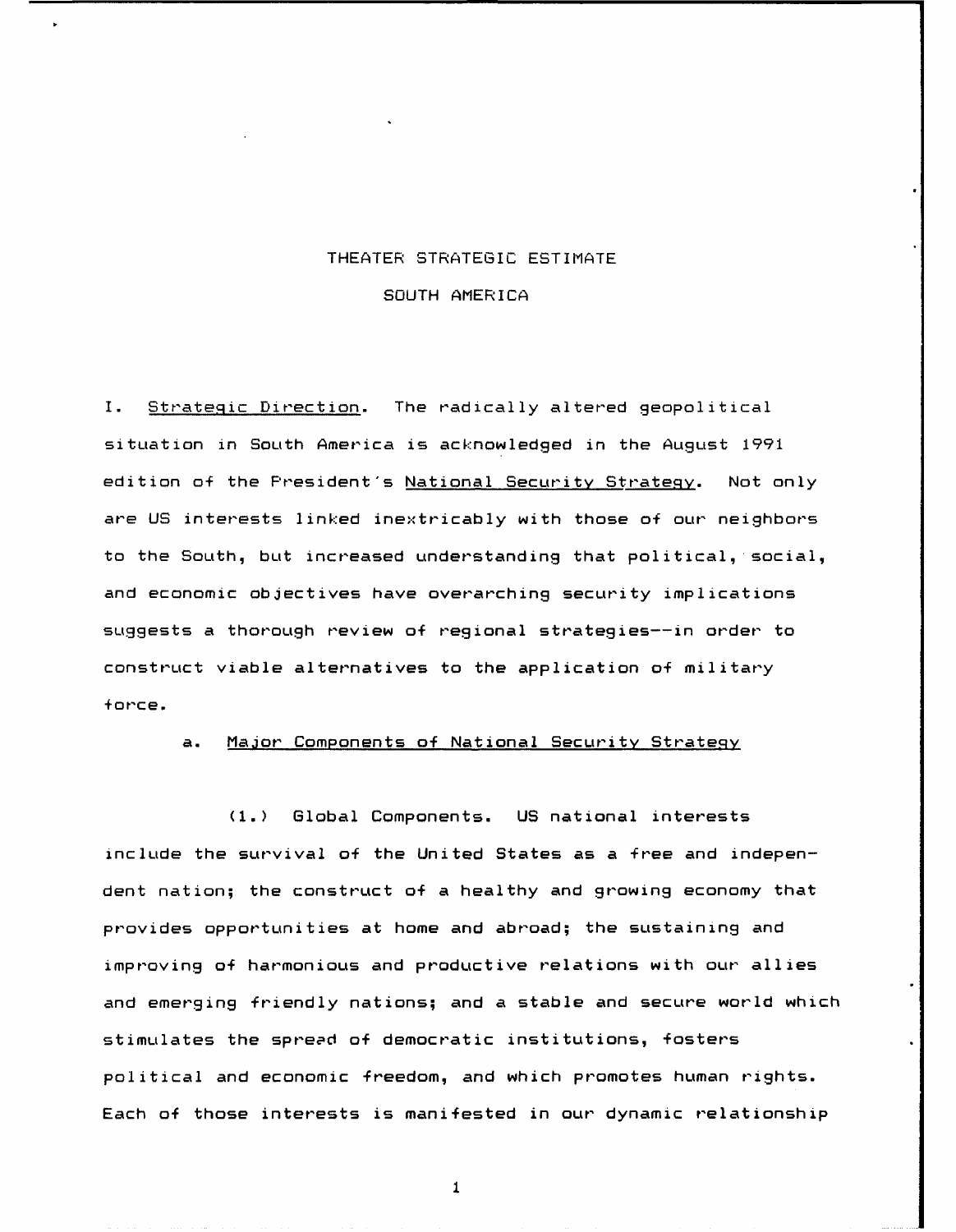with the countries of South America, as US policies towards the  $region$  are adapted in the decade ahead to the realities of President Bush's "Global Reach-Global Power" strategic vision. Although one may argue that radically different strategies are required for countries of the Andean Ridge, as opposed to the Southern Cone Region, I believe it practical to fashion a flexible--but nonetheless multilateral--strategic approach which efficiently allocates finite national resources in the pursuit of broad theater, objectives on the Southern continent.

 $\pmb{\bot}$ 

(2.) Regional Components. Specifically, US national security strategy supports the accomplishment of the following objectives in South America:

(a) Deter aggression against our allies and friends in South America IAW terms of the Rio Treaty;

(b) Counter terrorist threats to US citizens and commercial interests in SA short of armed conflict;

**(c)** Prevent--or at least limit--the transfer of militarily critical technologies by Brazil and Argentina, particularly the spread of missile and/or nuclear technology;

(d) Reduce the growth and export to the United States of illegal drugs, most notably cocaine. Work with SA governments to combat drug traffickers;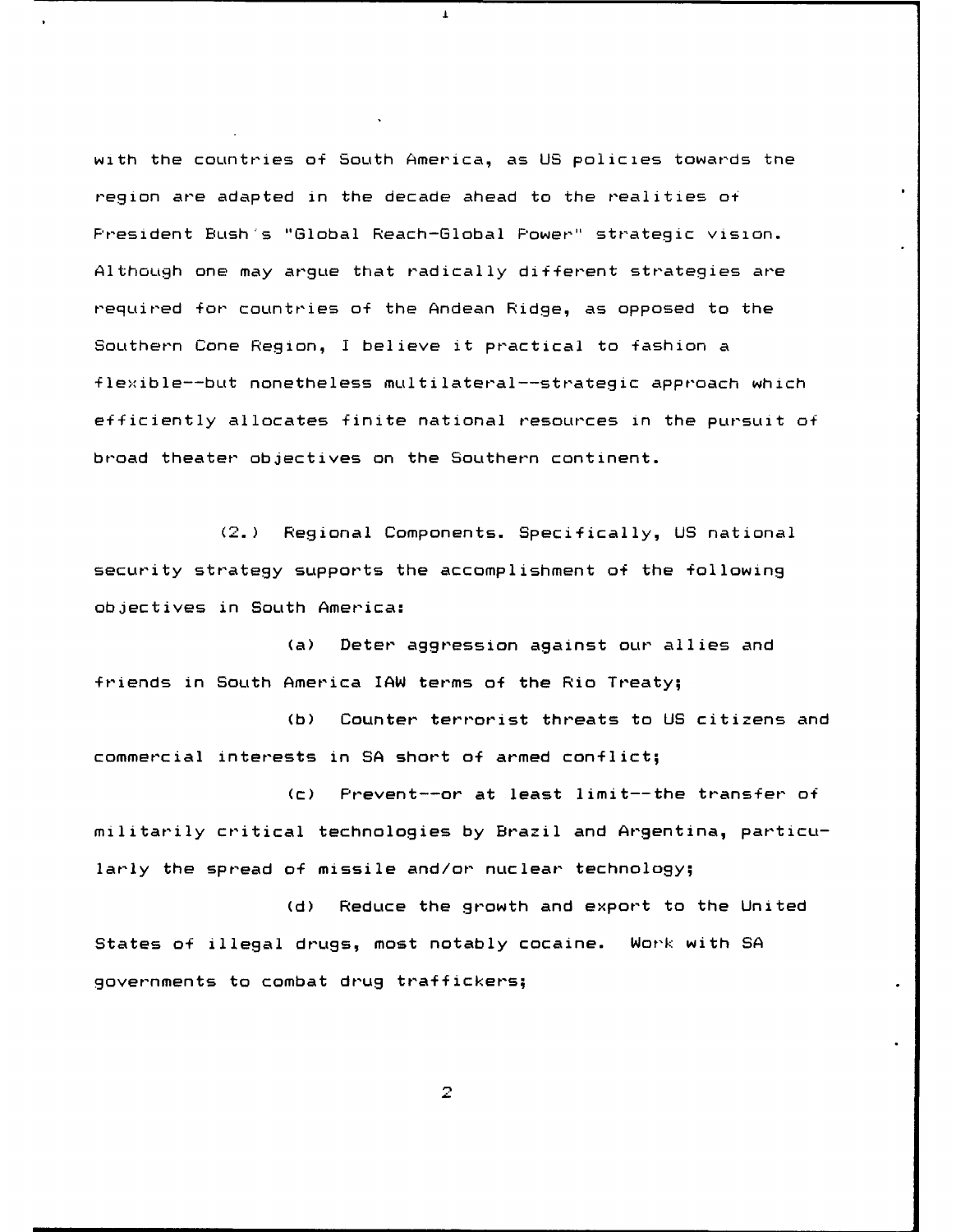(e) Maintain access to South American markes and energy/mineral resources;

**(f)** Continue to encourage the development of free-market economies in the region;

**Qg)** Achieve cooperative solutions to the environmental challenges of the Amazon Rain Forest, industrial pollution, and exploitation of Antarctica;

(h) Establish a more balanced partnership with South American allies, while providing leadership and ensuring hemispheric stability during the transition period;

(i) Strengthen the Organization of American States in an effort to promote diplomatic solutions to regional disputes. If, in the aftermath of the Malvinas (Falkland Islands) dispute, the **OAS** is determined politically unsalvageable, then US leaders must work constructively with South American counterparts to create a new organization--perhaps modeled after the Western European Union (WEU)--from which to coordinate political, economic, and regional security matters;

(j) Deter regional military powers, such as Brazil, from seeking regional dominance or initiatirg internecine warfare (i.e., Argentina/Chile).

 $(k)$  Aid in warding off threats to democratic institutions in SA from subversion, insurgencies, or military takeover (or from the urban lawlessness which the US experienced

 $\mathbb Z$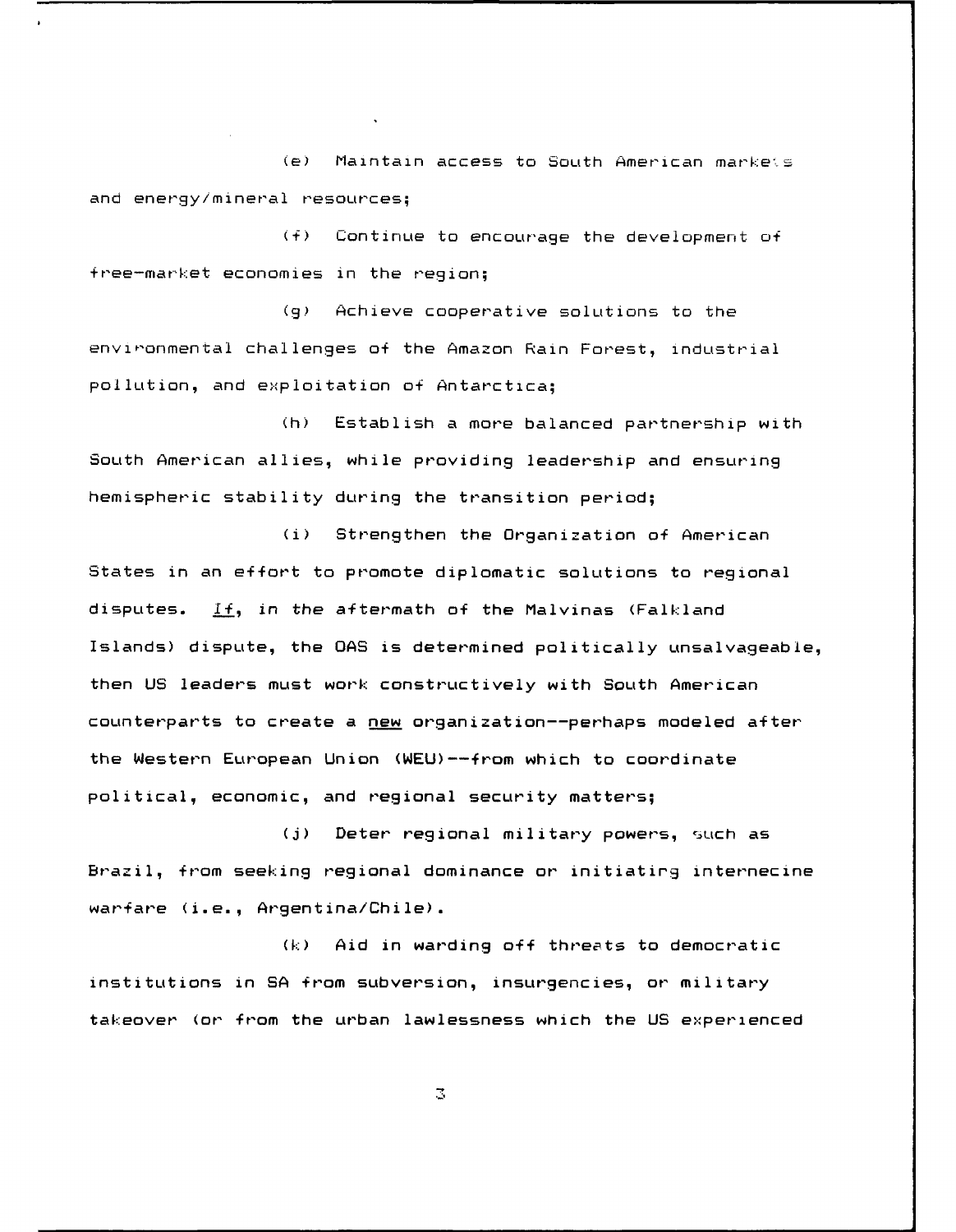recently in Los Angeles and other metropolitan areas following the Rodney King trial); and

**(1)** Promote the continued economic development and social/political progress in South America.

## b. Major Components of National Military Strategy

(1) Global Components. With communism s demise, our victories in the Cold War and Southwest Asia, and with the growing recognition that presssing economic and social programs at home mandate drastic reductions in US military defense posture, American military strategy is being revised accordingly. The four pillars of that new strategy are:

(a) Nuclear deterrence and defense against ballistic-missile attack. More will be said about the capabilities of Brazil and Argentina as South America's entrants in the nuclear/ballistic missile race. As the US pursues diplomatic efforts to curb additional development and proliferation of current technologies by its erstwhile friends in South America, leaders would do well to remember that no independent country has yet foresworn such capability once it was developed. We have traditionally looked East and West (with the understandable exception of Cuba) to monitor the nuclear horizon; strategists must now consider the potential threat from the South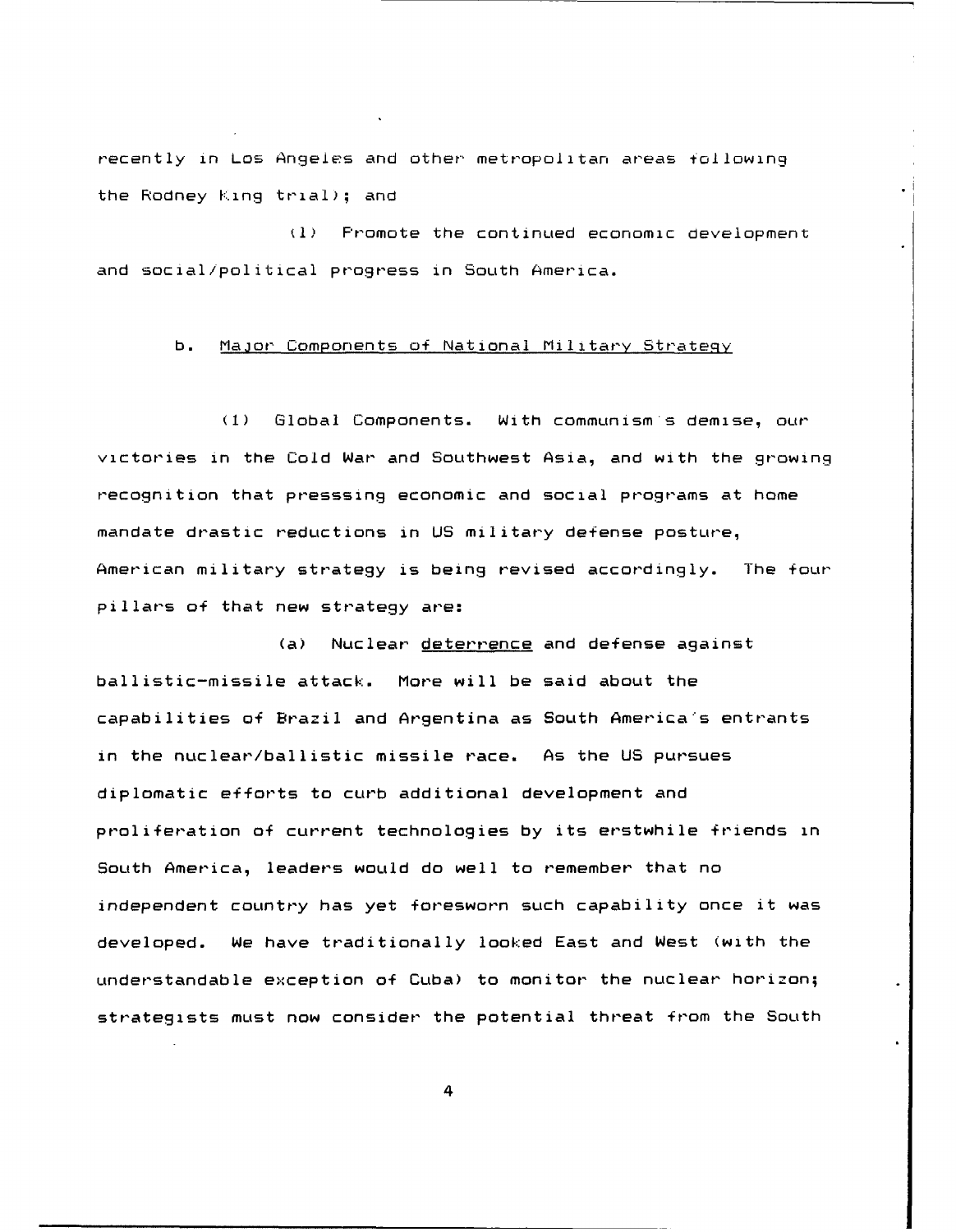as well;

(b) Forward presence of US forces in areas where the US has vital interests. Significantly, those forces must be oriented no longer solely on the geographic regions in which they are stationed. Instead, those units must be prepared for rapid deployment outside their assigned theater to support concentration and massing of overwhelming combat power thousands of miles from "home" base. While there are presently no North American forces deployed permanently on South American soil, this should not be construed necessarily as an acceptable condition once US forces are removed from the Isthmus of Panama. As we approach the 21st Century, evidence abounds that our interests in South America are both numerous and  $yital$  in several cases; we would perhaps be wise to look south--as opposed to north and the Continental United States-for CINCSOUTH's new home.

(c) Crisis response. The US military will maintain balanced, robust, and joint military forces in the Continental United States which are capable of respondin9  $quickly$ -and with convincing capability-to regional military threats similar to those posed by Iraqi forces in Southwest Asia. Once deployed, it is expected that our forces will fight alongside allies in the region in support of alliance or coalition objectives. (In South America, as we shall see, it's a long way from Bogata to Tierra del Fuego, so that challenges to US power-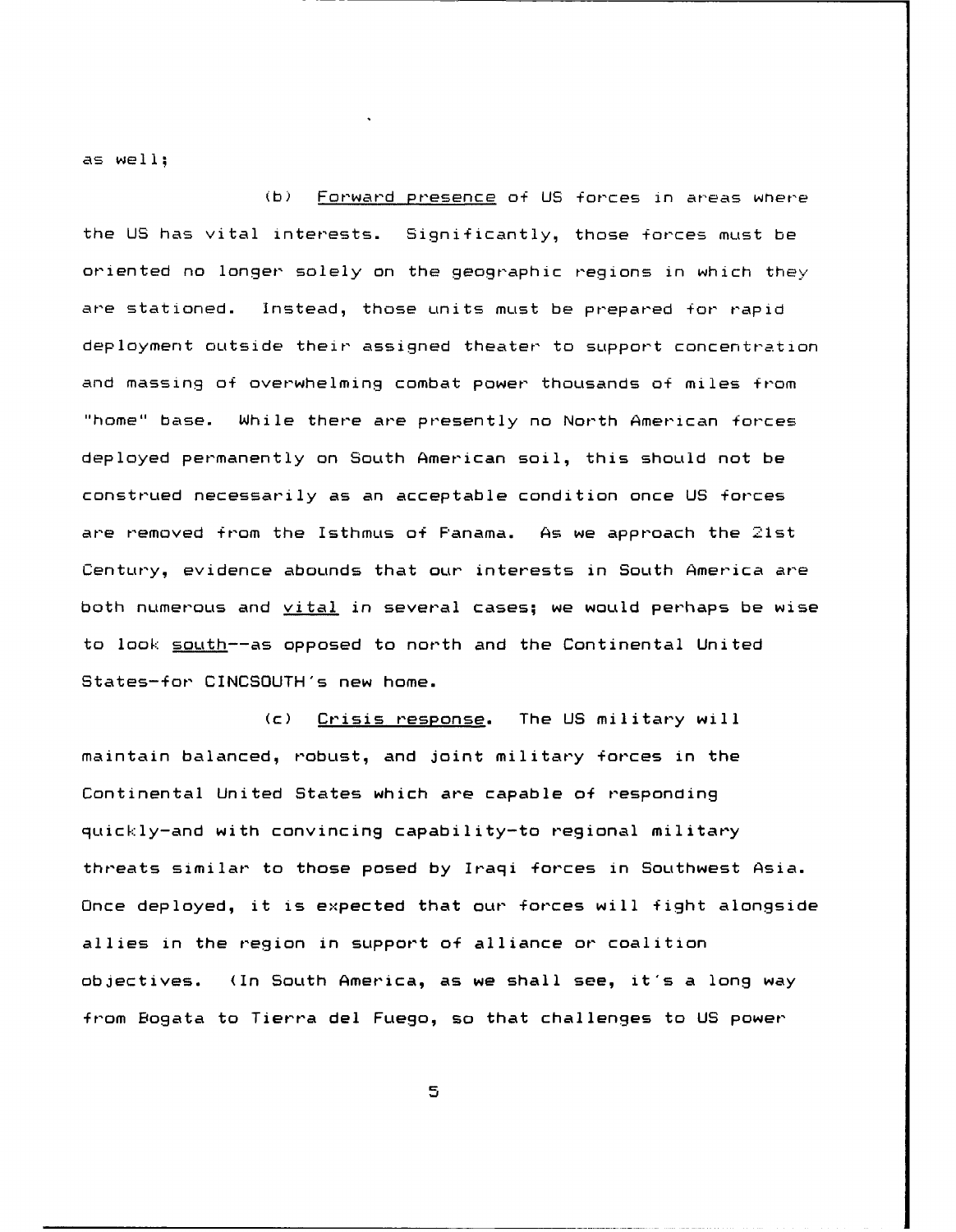projection in the region are not as dissimilar as one might initially think); and

(d) Reconstitution of manpower, equipment, and industrial reserves to reinforce early-deploying forces, or to respond to a second regional military threat elsewhere in the world. Because of the lengthy time-delays which planners must assume as the US industrial base shrinks inevitably in the post-Cold War environment, and because of our own limited reserves of manpower, initiatives which would permit us to draw upon additional South American military resources in the event of prolonged conflict should be pursued vigorously.

(2) Regional Components. Adaptation of US military strategy to South America leads to development of courses of action which:

(a) Promote nuclear deterrence by curbing the development and prospective export of ballistic and/or nuclear technology by Argentina and Brazil to Third World nations. In exchange, the US must be prepared to offer South America high-priority "umbrella coverage" from ongoing Strategic Defense Initiatives (e.g., GPALS and/PATRIOT air, defense systems), and to provide economic offsets for- lucrative foreign-sales opportunities which have been voluntarily passed over;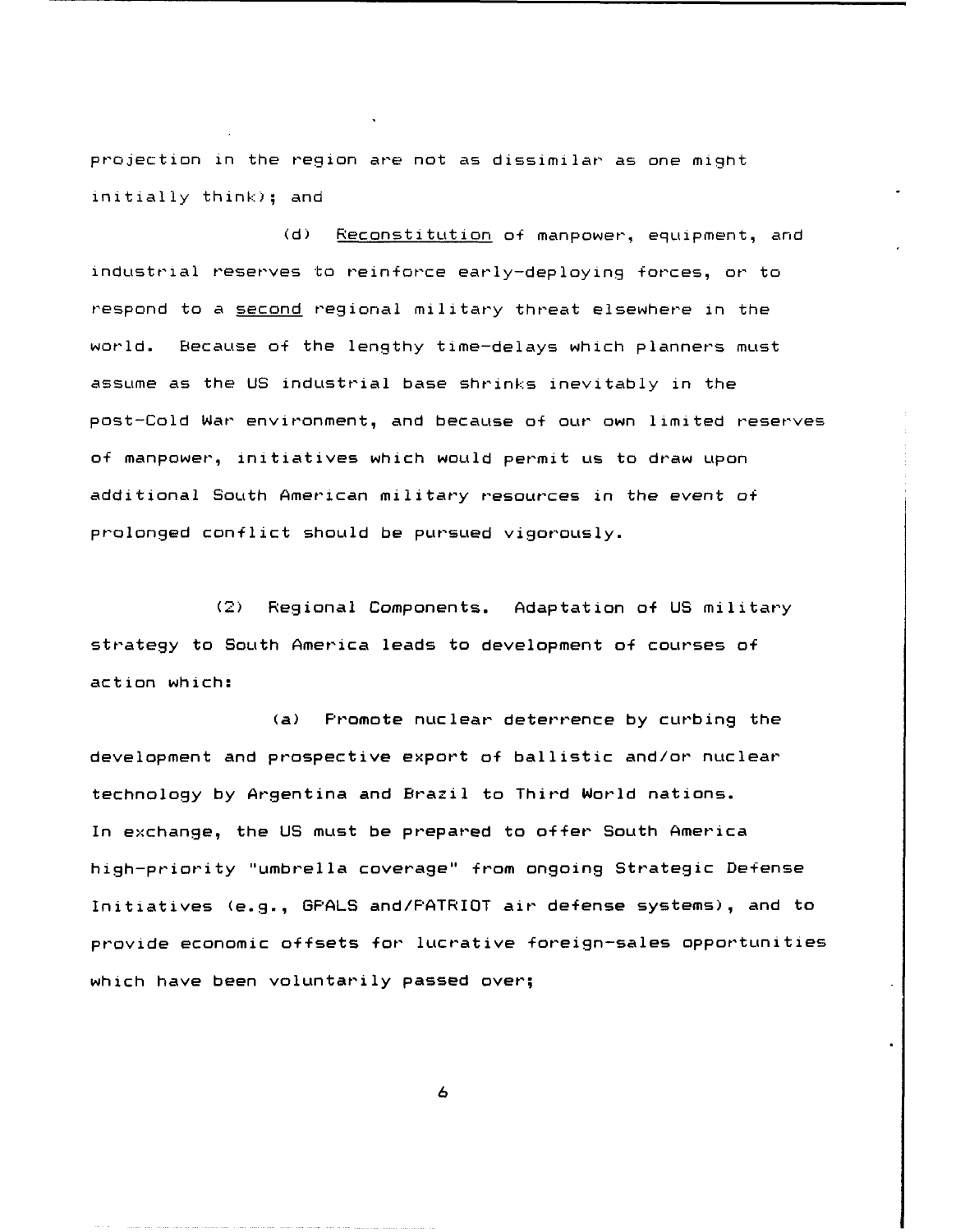(b) Commensurate with further drawdown (beyond current base-force levels) of US forces presently deployed in Europe and/or Korea, encourage rotational stationing in **SA** of small (no larger than an Army battalion task-force or MEB-equivalent) ground/air forces to assist with intelligence collection, security assistance, and drug interdiction efforts. Furthermore, theater strategists should vigorously promote army-to-army training initiatives-designed to improve coalition performance (more about that later) in the event of regional conflict, or to assist with environmental/disaster relief operations;

(c) In coordination with the **OAS** (or its more legitimate and authoritative successor), and in cooperation with signatories of the Rio Treaty, conduct combined planning for, and periodic exercise of, capability to respond to regional threats of aggression. This should not be misconstrued as an argument for displaced "Battles for the Fulda Gap", but recognized as an absolutely essential component of regional military team-building and interoperability of command and control, operational planning, and communications architecture. US military leaders will continue to lament the lack of "professionalism" within **SA** defense organizations unless-and until-we help in the design and execution of combined military exercises which stretch current operational capabilities. While it is important that we (the US)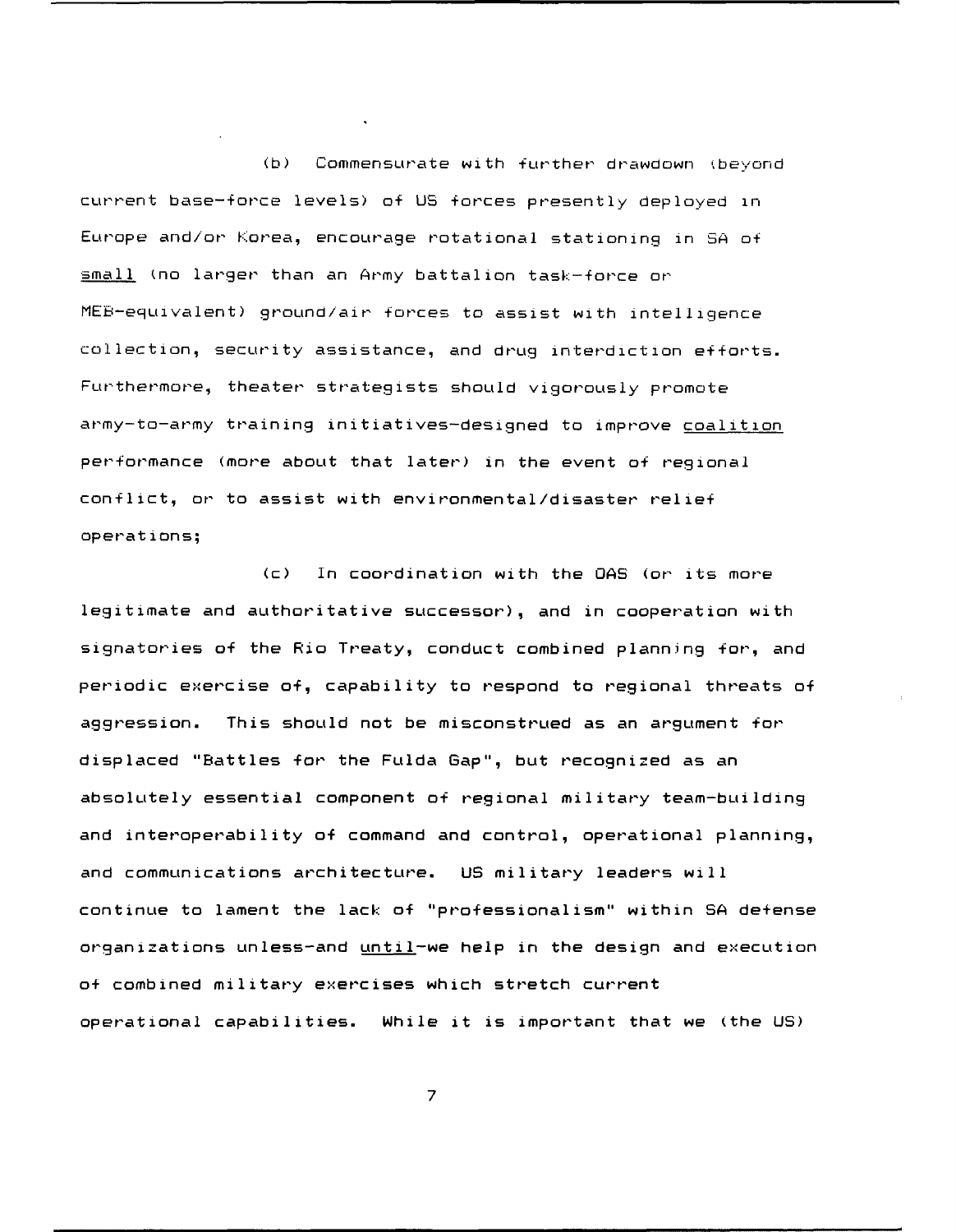not be seen as either the lead or dominant participant in such exercises, our advice and logistical support should be readily available to other members of the planning coalition. Moreover, the joint/combined exercises need not be constrained to AirLand Battle applications, as the US retains a significant interest in guaranteeing the free passage of naval vessels through traditional sea lanes of commerce-particularly the Caribbean Basin, the Atlantic, and Cape Horn/Straits of Magellan; and

(d) Seek economies in the weapons development/ defense acquisition process that facilitate industrial "surge" during extended regional conflict(s) or general war. The US military establishment must expand its efforts to share research and development costs with its allies in South America, identify sources of "strategic" resources that require accelerated acquisition (to compensate for scarcity and/or long-lead times of development), and provide appropriate "offsets" (in terms of coproduction or limited technology transfer) to them in exchange for their participation in joint weapons purchases. Where comparative advantage clearly exists in buying "South American", the US should be willing to make the appropriate concessions--so long as the US defense industry enjoys the same reciprocity.

II. Theater Strategic Situation. Prospects for regional stability in South America appeared to be improving steadily until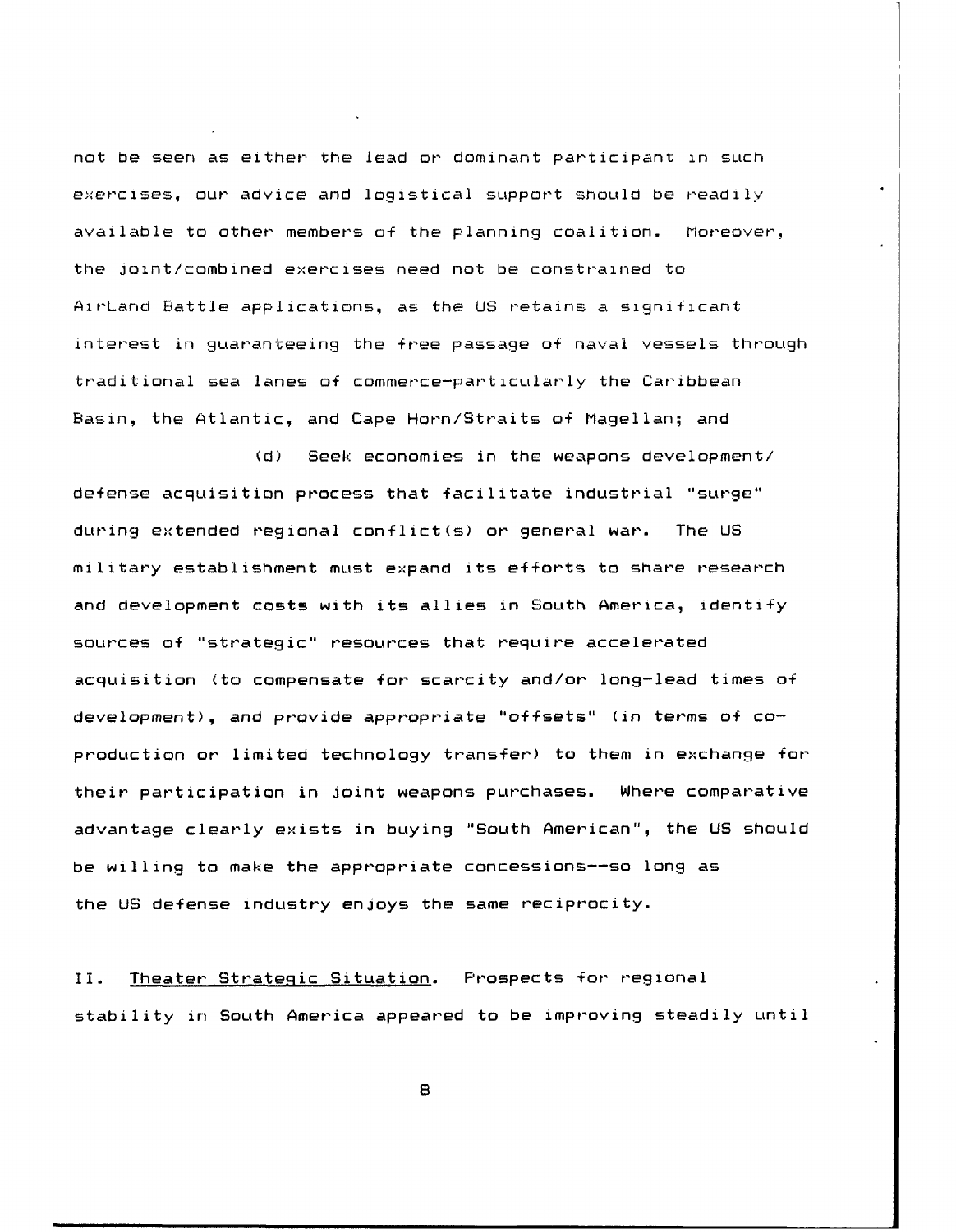the upheaval of recent weeks, first in Venezuela and now in Peru. The upswing among several SA economies has been accompanied **by** gradually improved relations with the US--particularly in the wake of Operation JUST CAUSE--and modest success in curbing the flow of illegal drugs into the United States. As the strateqic importance of the Panama Canal diminishes, and as the threat to the Caribbean Basin subsides concurrently with Cuba's loss of stature and newfound stability in **El** Salvador and Nicaragua, the United States is in need of a much-revised hemispheric policy.

The illegal production and transport of drugs from South America remain the most immediate threat to US national security, as well as principal threats to regional stability. As traffickers seek new havens in remote areas of the Amazon, and as they develop alternative smuggling routes to evade detection, vastly increased intra-regional cooperation between (and among) national police and military forces is required. However, stability is also threatened by the existence of several factors- political, economic, and social/environmental--which are related only tangentially to the drug trade. The roots of popu larlyelected democracy remain shallow in several SA countries, and are equally susceptible to damage by their respective militaries as they are by the drug traffickers and remaining leftist insurgent groups. Mistrust of the **OAS** (borne of the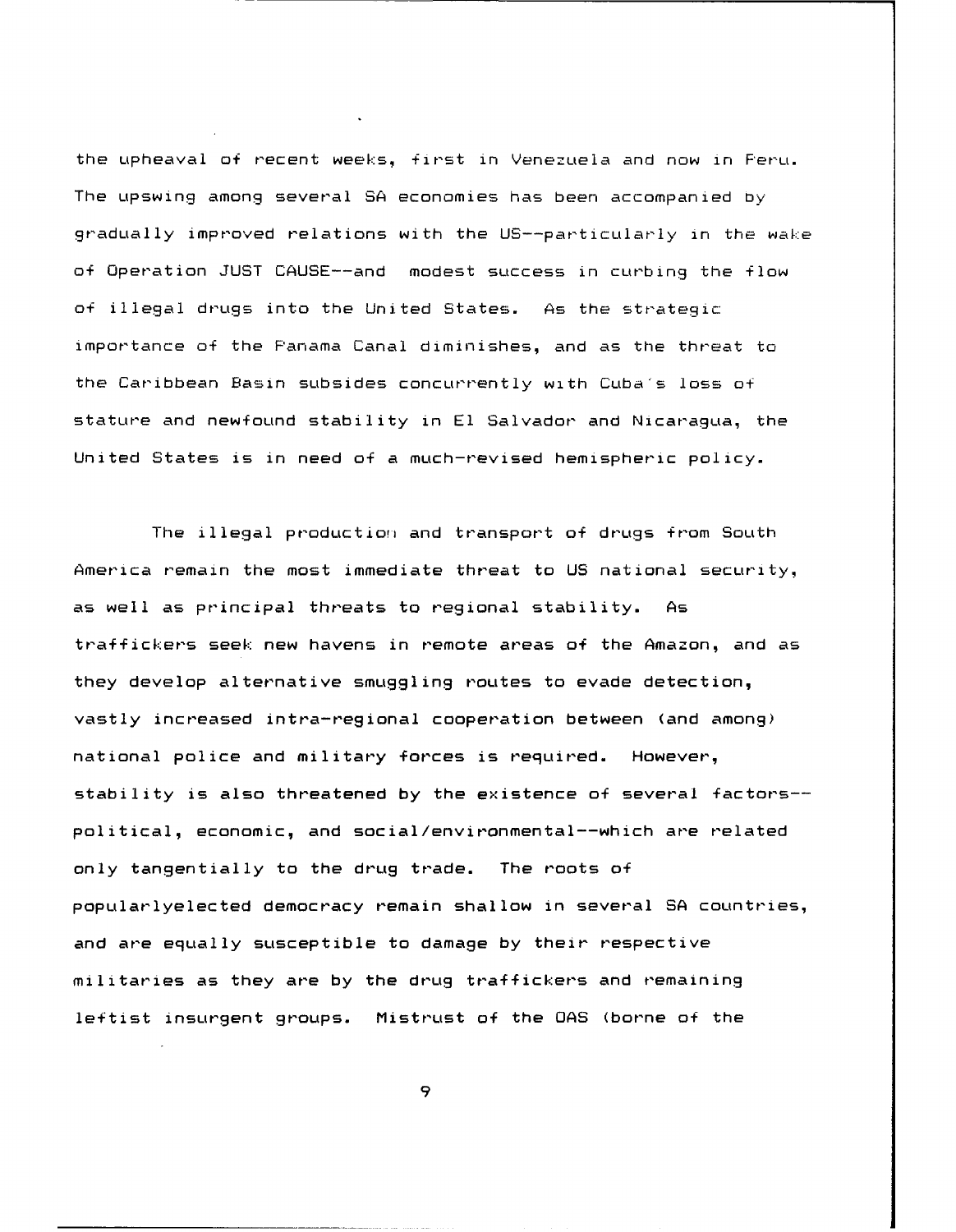historical imbalance of interests between **SA** member-nations and the United States) and each other continues to complicate coalition-building in response to regional problems. **Also,** several countries (like Brazil and Argentina) continue to hold the US responsible +or their having failed to achieve their rightful geopolitical statuses in the world order.

 $\ddot{\phantom{0}}$ 

Economically, inflation and competitive suspicion remain worrisome as countries in the region press for market-economy reforms. Brazil is afflicted with an industrial base in which it invested heavily during the 1970s, but which today lacks the advantages accorded by automation and computer technology. That abundantly resourced country has enjoyed only haphazard success in its efforts to diversify and develop the sensitive Amazon Region, and residual foreign debt as a consequence of heavy borrowing at unfavorable interest rates continues to cast a pall over economic development. As political barriers continue to fall, the growth of regional trade is complicated by the prospective loss of "comparative advantage" among a country's producers vis-a-vis those of another country offering similar products. There is also the problem of head-to-head competition with the US, such as Argentina experienced in its efforts to sell wheat to Brazil.

**1I**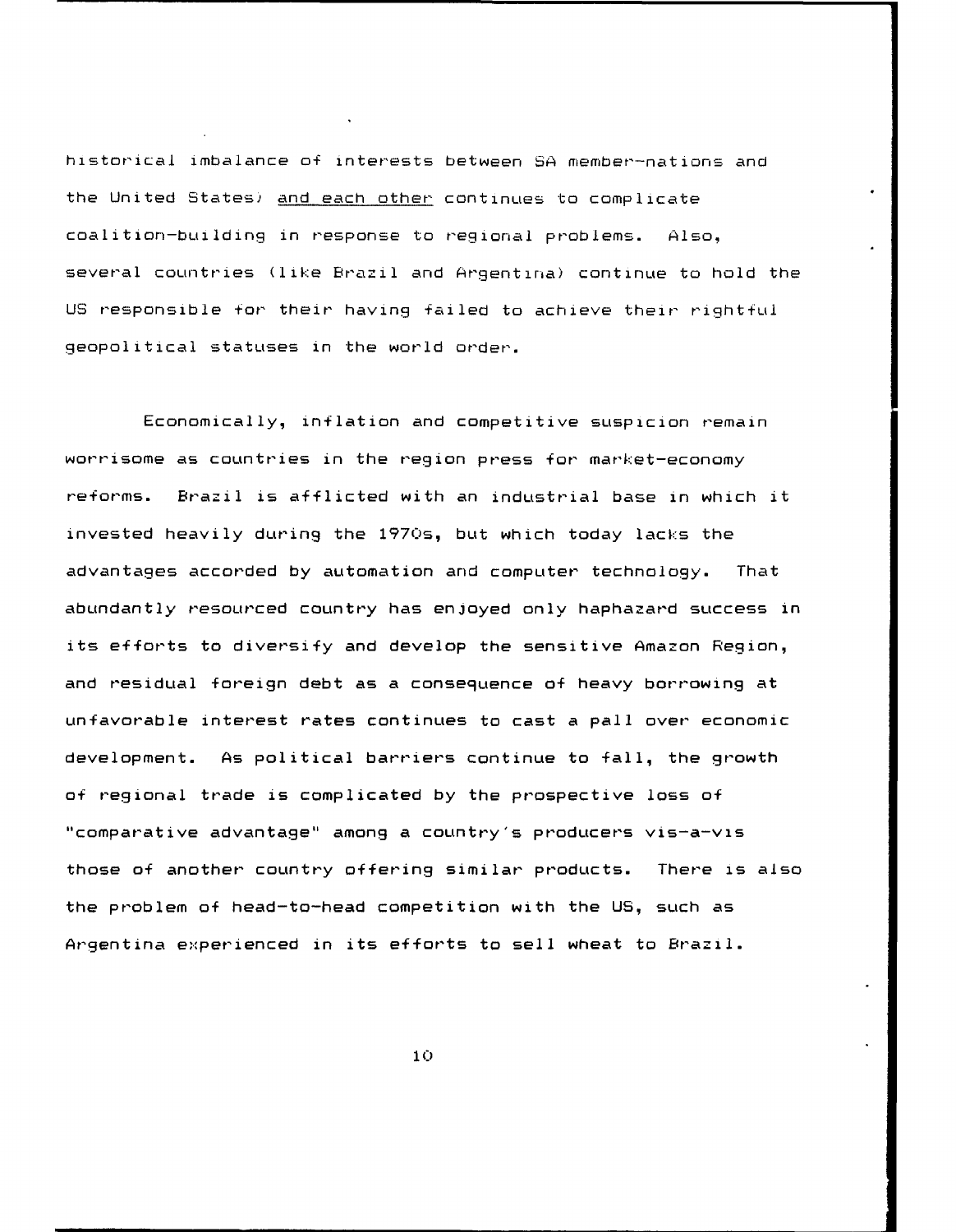Finally, crop substitution +or the financially lucrative cocoa plant is meeting but with meagre success, and the drug trade remains rampant in the new safe-havens in the Amazon.

Environmentally, the deforestation and exploitation of the Amazon, widespread industrial pollution, and chronic overcrowding of major urban areas pose long range threats to both regional and US national security. The much-publicized "ozone hole" extending over southern Chile and Argentina merits continued scientific study, and may require stringent and time-sensitive remedy upon completion of that study. Socially, overpopulation in the cities has been accompanied by polarization of ethnic and work groups, caused no doubt by the extremely slow "trickle-down" of newfound economic wealth to the disenfranchised. At the opposite extreme, such as in the homogeneously populated Argentina, chronically low birth rates and veiled ethnocentrism discourage foreign investment and diminish opportunities for real growth.

III. STRATEGIC CONCEPT. A multi-dimensional strategy for dealing with the regional threats summarized above can hardly be centered on the prospective use of military force. Indeed, it is probable that direct US military involvement in South America will remain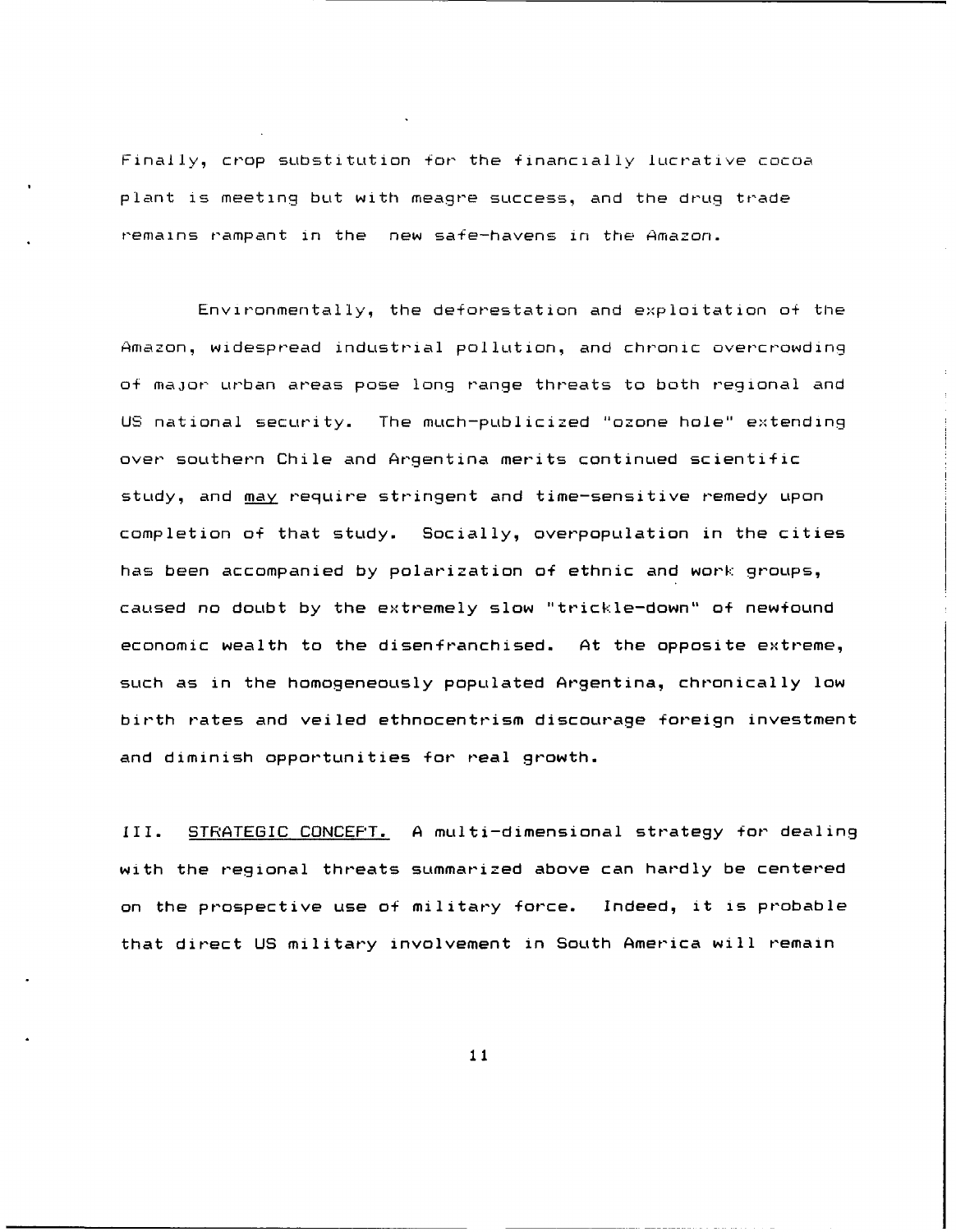limited, although the prospect exists +or the piecemeal commitment of additional resources (and equipment) to the dru9 war. Rather, a comprehensive strategy should include:

a. Increased hiqh-level and multilateral political and diplomatic contacts with South American leaders, such as we have traditionally pursued with the leaders of Europe and Japan. Such contacts must emphasize equality in our relationships, stress US support for the civilian-led democratic governments of the region, and underscore the increasing geopolitical importance of the nations of South America in the emerging multipolar world order. Secretary of Defense Cheney's recent visit to Brazil, Argentina, and Chile appears to have been received very positively by his hosts, and the CINC recently completed his own swing through the Southern Cone. For years, however, South American leaders have been sensitive to the fact that the US commonly dispatches the Vice President to wave the American flag in Latin America. President Bush's personal attendance at the upcoming Environmental Conference in Rio should offer the opportunity for additional "whistle stops" in South America prior to his return to the US-and clearly signal the increased importance with which the US views its vital interests in the region;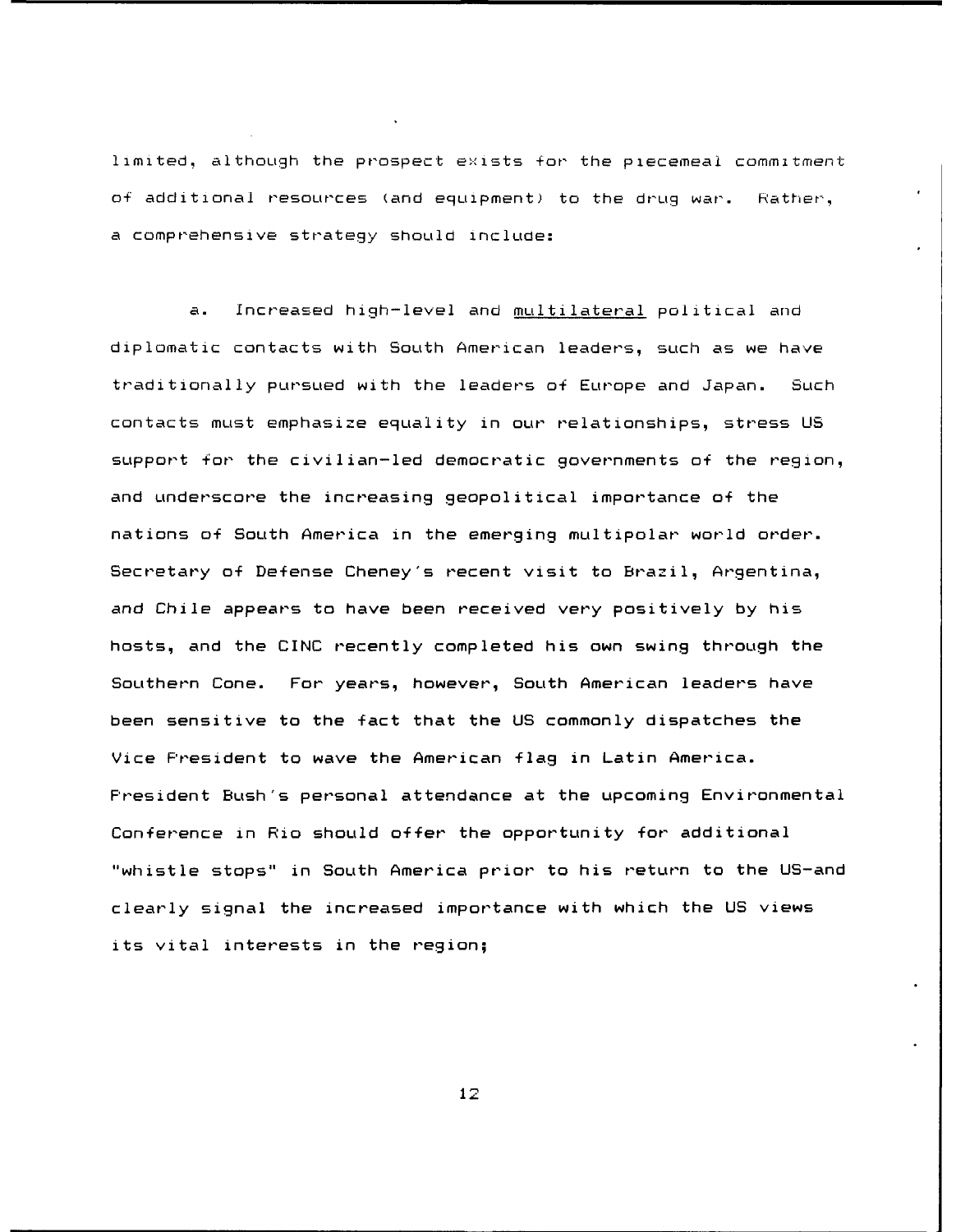b. Reinvigoration of the Organization of American States as a bona fide North-South alliance (as opposed to an expedient US-dominated coalition) to deter external aggression and to focus efforts for continued regional stability. The **OAS** (in coordination with the World Bank and International Monetary Fund) should be charged with taking the lead in assisting with debt-restructuring initiatives of several member-nations, as well as in securing the benefits of the North American Free Trade Agreement for remaining **OAS** members. Rather, than appearing to react--often belatedly) to the political direction of Washington, the **OAS** should be encouraged to develop its own proactive and long range strategy (commensurate, of course, with expressed US vital interests) for converging the forces at work in South America. Using the US Southern Command to provide the command and control apparatus and intelligence/logistical infrastructure, leaders should explore the possibility of constituting a standing, multinational military force to provide better means of enforcing **OAS** policy decisions. **OAS** handling of the current political crisis in Peru could prove a harbinger of its expanded role in the region.;

If, as its numerous critics have suggested, the **OAS** lacks the regional support to grow to its broader mission, then perhaps the time is opportune for establishing a new organization which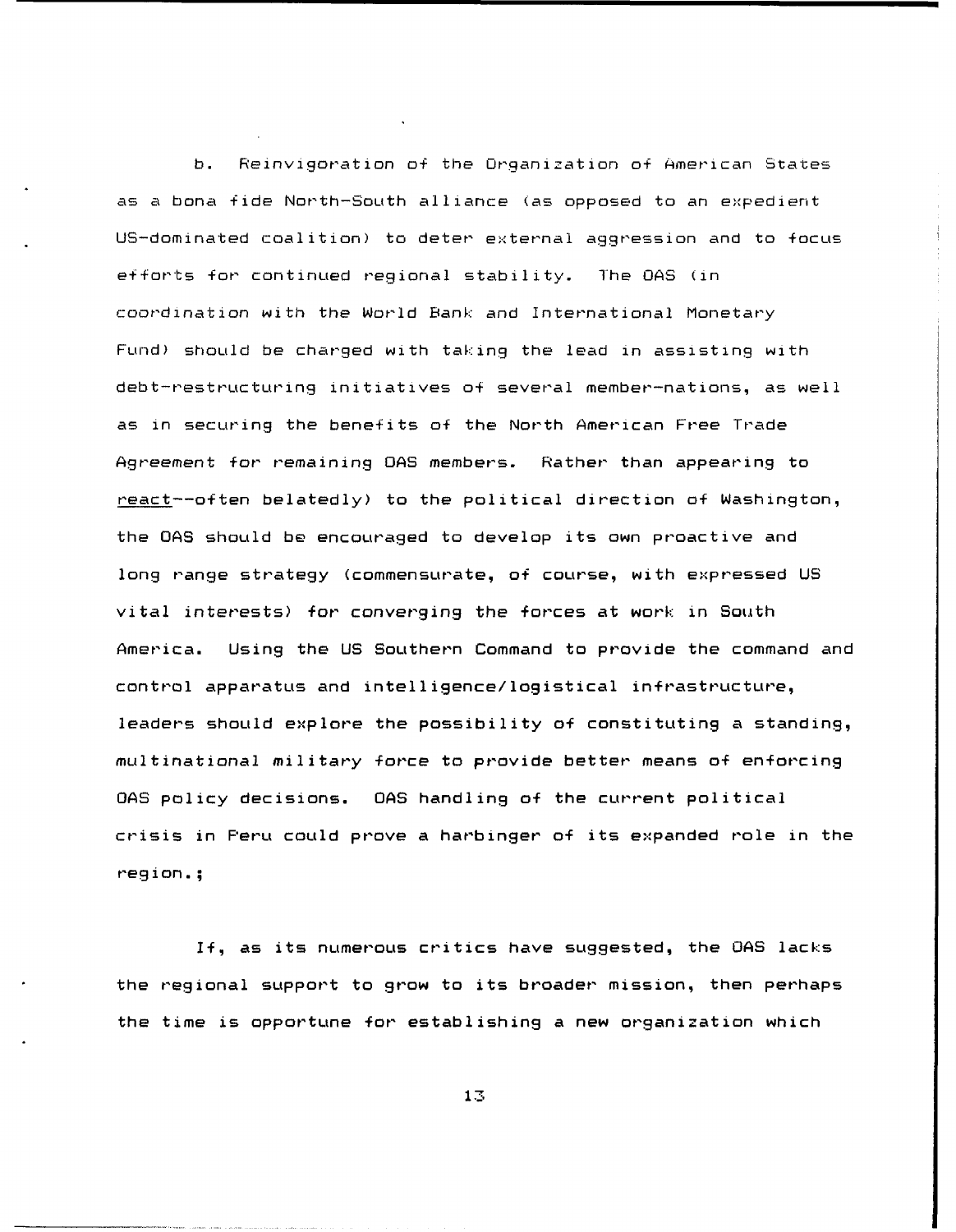would be focused exclusively on the regional problems **ot** South America. The encouraging trade initiatives underway among Brazil, Argentina, and Chile could be seized upon as the first step towards a continental open-market, managed centrally beneath the auspices of a South American "Union". The principal difference between its Western European prototype would lie in its warm receptiveness towards US participation (not leadership!), flexibility in permitting member nations to retain the vestiges of nationalism while accruing the benefits of regional economic and political cooperation/coordination, and the formal sanctioning of a combined military arm with which to "leverage" its policies and decisions. My personal opinion is that the US has much to offer such a fledgling organization, given its own experience with market-economy reform, political pluralism, and regional military alliances--and that our participation would be welcomed if our intentions are judged as helpful, and not avaricious or self-serving. Obvious choices for the organization's location are Brazil and Argentina; however, the dispersed European Community model (Brussels and Strassbourg) might be more appropriate, especially considering residual tensions between several of the member countries.

c. Increased-but controlled-foreign military sales to South American countries, together with expanded joint research and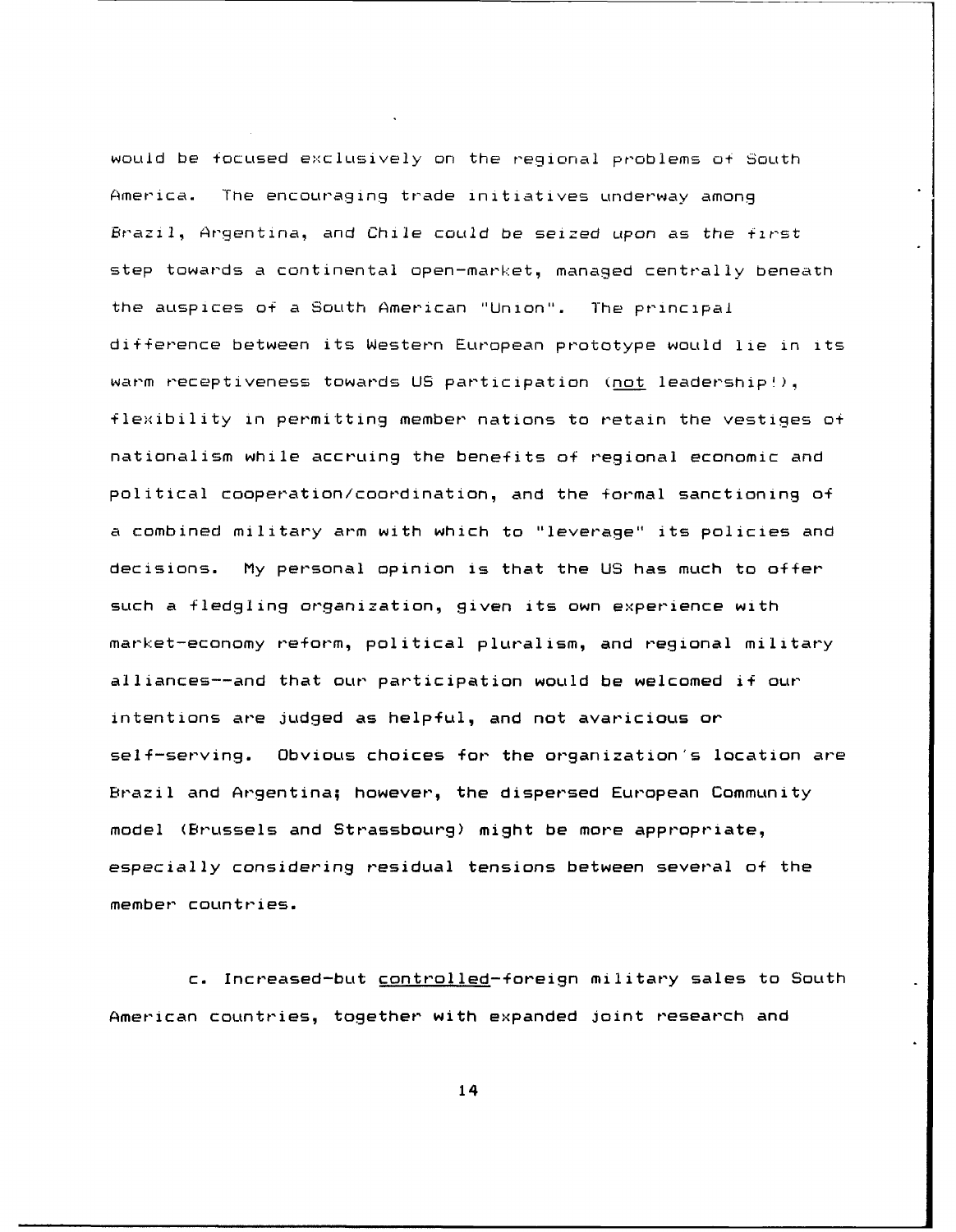development (R&D) and co-production **o+** major equipment end-items. Not surprisingly, equipment needs of each country differ from those of its neighbors. Brazil, confronted as it is with extremely long borders and vast tracts of inaccessible terrain in Amazonia, requires augmentation with state-of-the-art radar equipment, helicopters, and airlift with which to monitor and interdict its expanding drug problem. Contrastingly, Argentina and Chile have presented their respective cases for F-lb fighter aircraft, which are needed to modernize their aging inventories of F-4s, F-5s, and Mirages (and, if one buys into the Argentinian argument, to assist with aerial interdiction of the narco-traffickers). The US is rightly moving with extreme caution in reviewing FMS actions in SA, so as to discern more corectly the implications for regional balances-of-power, and to preclude possible confrontation with our other allies with regional interests (i.e., Great Britain). As CINCSOUTH correctly pointed out during his recent visit to the Air War College, FMS comprises neither a coordinated strategy nor an acceptable military objective in support of such a strategy. Still, the US must work constructively, and within the framework of a coherent regional military strategy, to ensure modernization of allied forces commensurate with the role we expect them to play in the region. Most probably, some calculated risks will need to be taken.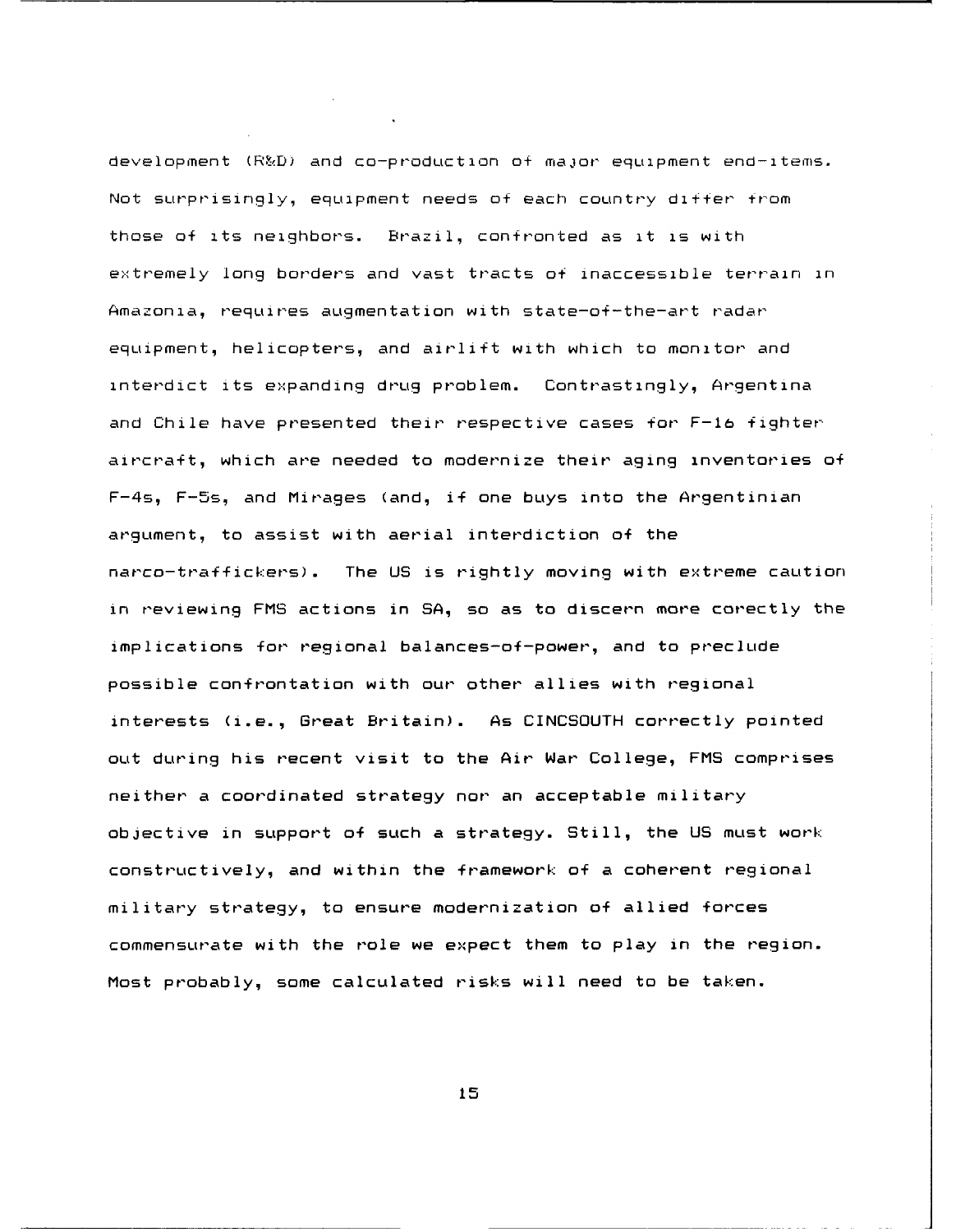Joint R&D and acquisition ventures would represent a bold step forward in our relations with South America. Heretofore, we (the **US)** have supported such arrangements only when we needed financial support from abroad (from the Shah of Iran and, more recently, Japan) or when we sought to ward off regional competition (as was the case with the development/production ot F-lbs in Europe and Turkey) and protect the US defense industry. Promoting such cooperative initiatives with our South American neighbors will no doubt attract the vehement opposition of US protectionists whose vision is understandably more focused on short-range objectives--like jobs for US workers. An effective counter might be to point out the increased opportunities for regional investment and the prospective growth of defense-related consultation/maintenance-support industries in those countries where we opt for co-production. Emphasis would remain on producing weaponry which supports the joint and combined regional military strategy--so that we separate regional "wants" from verifiable "needs." Additionally, such cooperation should facilitate continued US access to critical raw materials and strategically important minerals;

d. Limited economic aid and assurance of fair tariffs and competition in international markets. The US simply lacks the financial resources to dole out the staggering quantities of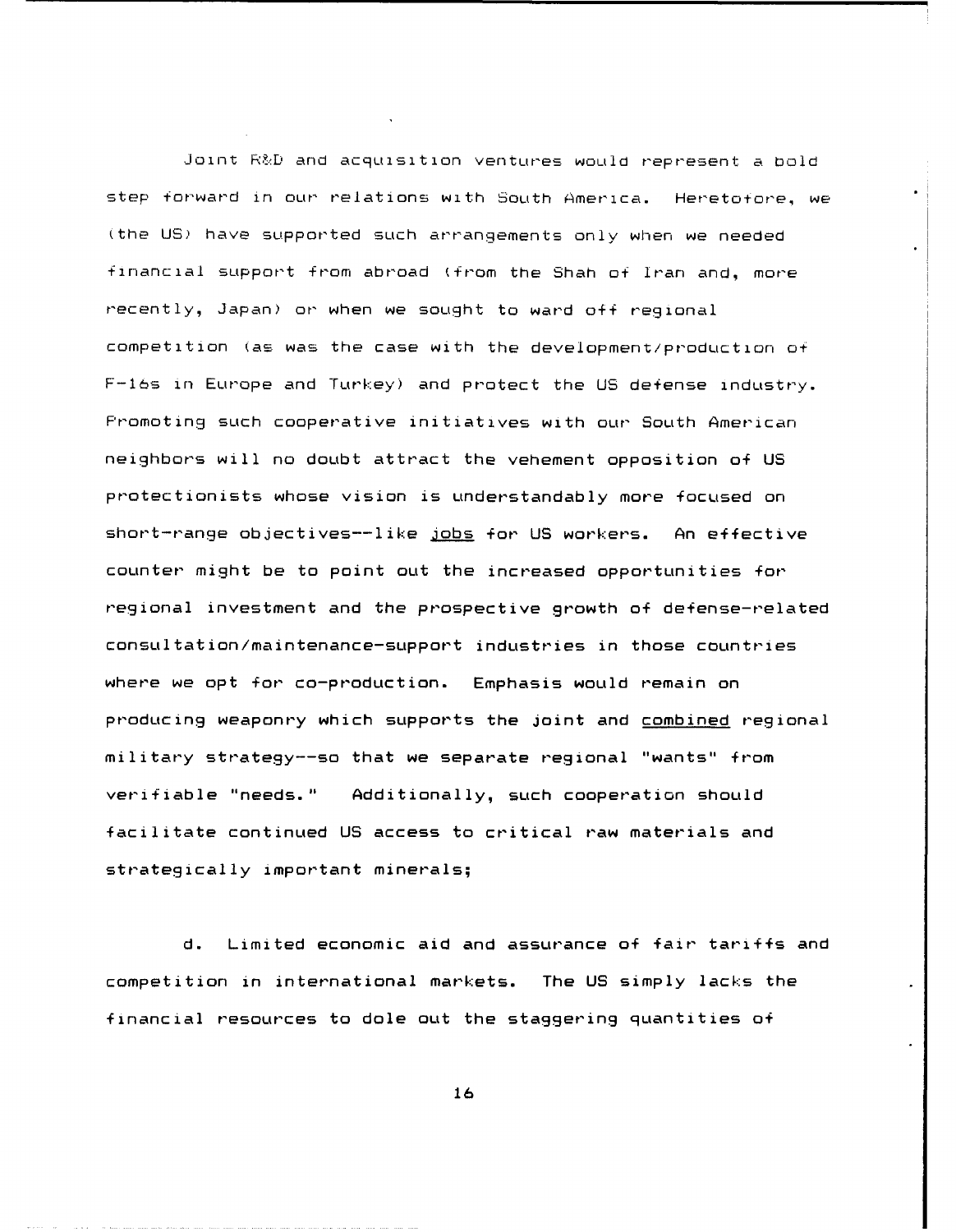+oreiqn aid needed to resolve the current financial predic~aments of several **SA** countries. Equity swaps have been employed effectively by Chile and Argentina to help restructure foreign debts, and, as mentioned previously, the US should continue to work (bilaterally initially, but also through the **OAS** or South American Union) towards similar' debt-reduction initiatives in **SA.** As those countries in the region continue to stabilize their currencies and contain inflation, they will become increasinqly competitive with the US under open-market conditions. Generous US subsidies of its agricultural products will no doubt  $\pm\sigma$  viewed as protectionist, and we can ill afford regional perception that we are "dumping" US products to secure unfair advantage. By the same token, however, the US has an obligation to its own citizens to ensure the same fairness of economic competition in **SA.** Although many US investors remain understandably wary of extensive holdings in South America because of residual political instability, they must be made to appreciate that timing is critical. Our Japanese and Western European competitors are moving aggressively, and have established an economic presence in **SA** (witness Japanese investment in Chile). US government officials may need to consider generous tax-credits to stimulate regional investment;

e. Design of joint military training ventures which test US capability for crisis response to threats in the South Atlantic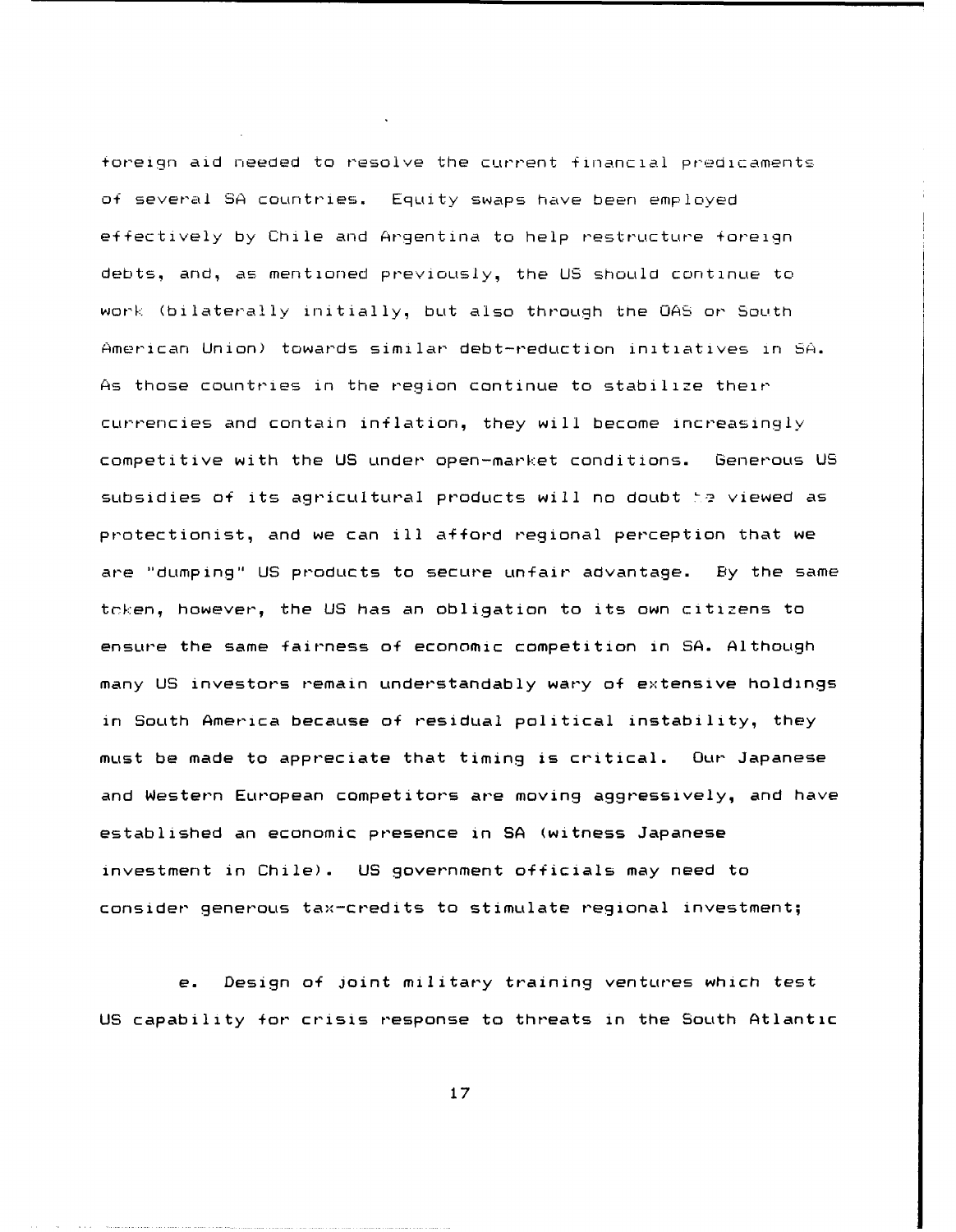kand/or Pacific). The CINC responded sharply during his visit to suggestions that his command was preoccupied with the drug war to the exclusion of other military exercises. Still, it **is** unlikely that his firm charter to curb the flow of drugs from Latin America has permitted him the requisite "breathing room" to construct joint and combined training scenarios that far exceed the bounds of Low Intensity Conflict (LIC). Moreover, with few exceptions, the civilian and military leaderships of regional countries probably have not given the matter a great deal of thought. Funds are scarce, and political sensitivity is high. (The greatest skeptics at the moment reside within our own embassy walls.) Nonetheless, there is simply no better way to foster enhanced military professionalism among the countries of SA than through meaningful and challenging training exercises. General Joulwan's ambitious (and thus far successful) operational campaign plan against the drug traffickers is an extremely important--and necessary--first step. I submit they are not sufficient as we look ahead towards the strategic imperatives of the 21st century in South America. Admittedly, there is a problem, inasmuch as regional military planners need a commonly agreed-upon "Threat". Initially, a healthy stimulus to planning might be the construct of an out-of-sector response to a broader international coalition's call to arms; and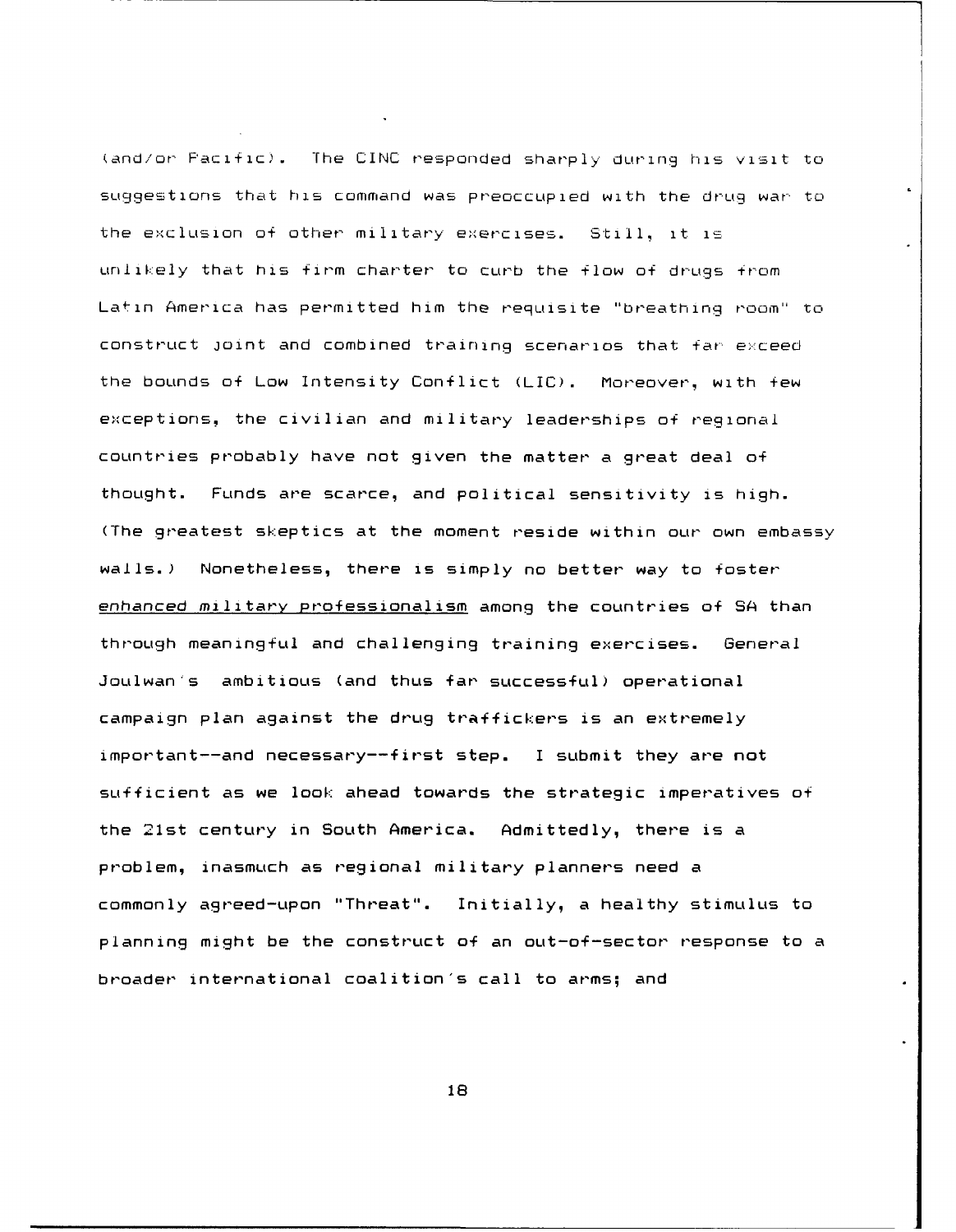**f.** Continued pressure on Brazil and Argentina to discourage the military development and export ot. nuclear/missie technology, in so doing, the US must be caretul not to lump those countries back into the "have not" countries o+ the region and the Third World. Despite recent instability in Venezuela and Peru, indications abound that several **SA** countries are prepared to shed their "also-ran" cloaks. It would prove an irreversible mistake to place Brazil and Argentina (as well as others) into such categories. Rather, it would be wise to design industrial applications for their emerging technology, and to further refine their capabilities through the joint development/production initiatives discussed above. If, as the Brazilians claim, their technological development is oriented on applications in space, they may be agreeable to cooperative launches in coordination with **NASA** and our own Space Command--such as they are apparently pursuing with the Russians. Finally, the US is likely to be pressed at some point to scale down its objections, so long as other world actors continue to export nuclear and ballistic-missile technology to the Middle East and Third World. The bottom line is that money talks; our regional allies are well aware that other nefarious suppliers stand ready and willing to make the sale. **A** possible compromise would be to accord Brazil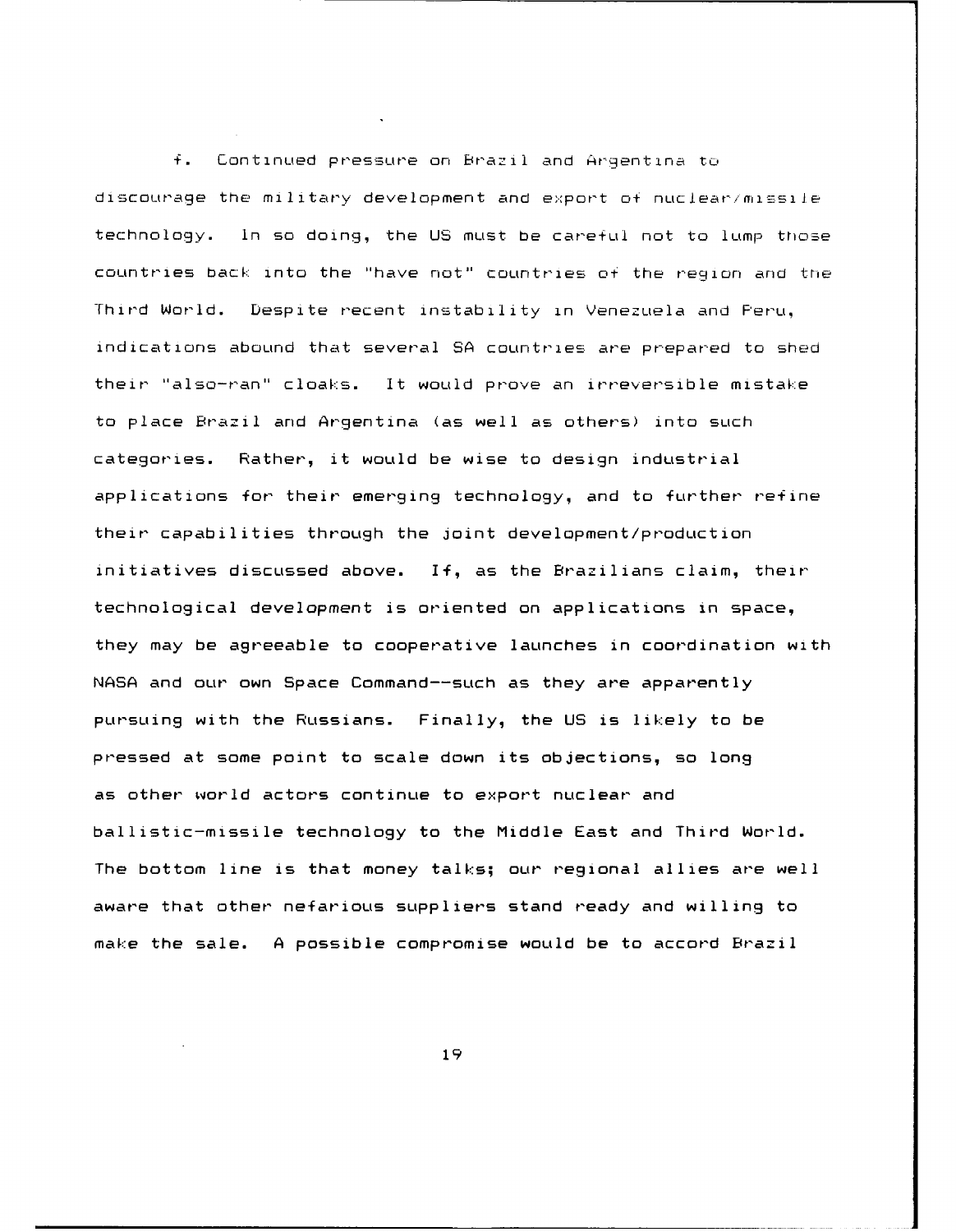and Argentina top priority (Chilean sensitivities assuaged) in conventional-weapons upqrade with military stocks deemed surplus in the aftermath of the US force drawdown.

IV. Proposed Course of Action. There is no "right" solution +or the CINC; alternatives are several, and he must weigh and act upon them within the political and military direction he has been given from Washington. In the short term **(2-5** years), I think his wisest course to be:

a. Continuation of his aggressive anti-drug campaign, employing his three-tiered approach to attack the growth, processing, and transport of cocaine as he simultaneously begins to target the organizational infrastructure of the drug trade;

b. Coordination of effort among the countries of the region, relying upon assistance from the US Country Teams and drawing upon US intelligence/surveillance sources, to synchronize strikes against the narco-traffickers and achieve synergy (as well as to deny safe havens);

c. Consistent with his current restrictions against actively employing US forces in the drug war, continue to provide support personnel, military advisors and Special Force instructors (in the hope and expectation that US aid and assistance will be reapplied promptly in the drug-interdiction efforts);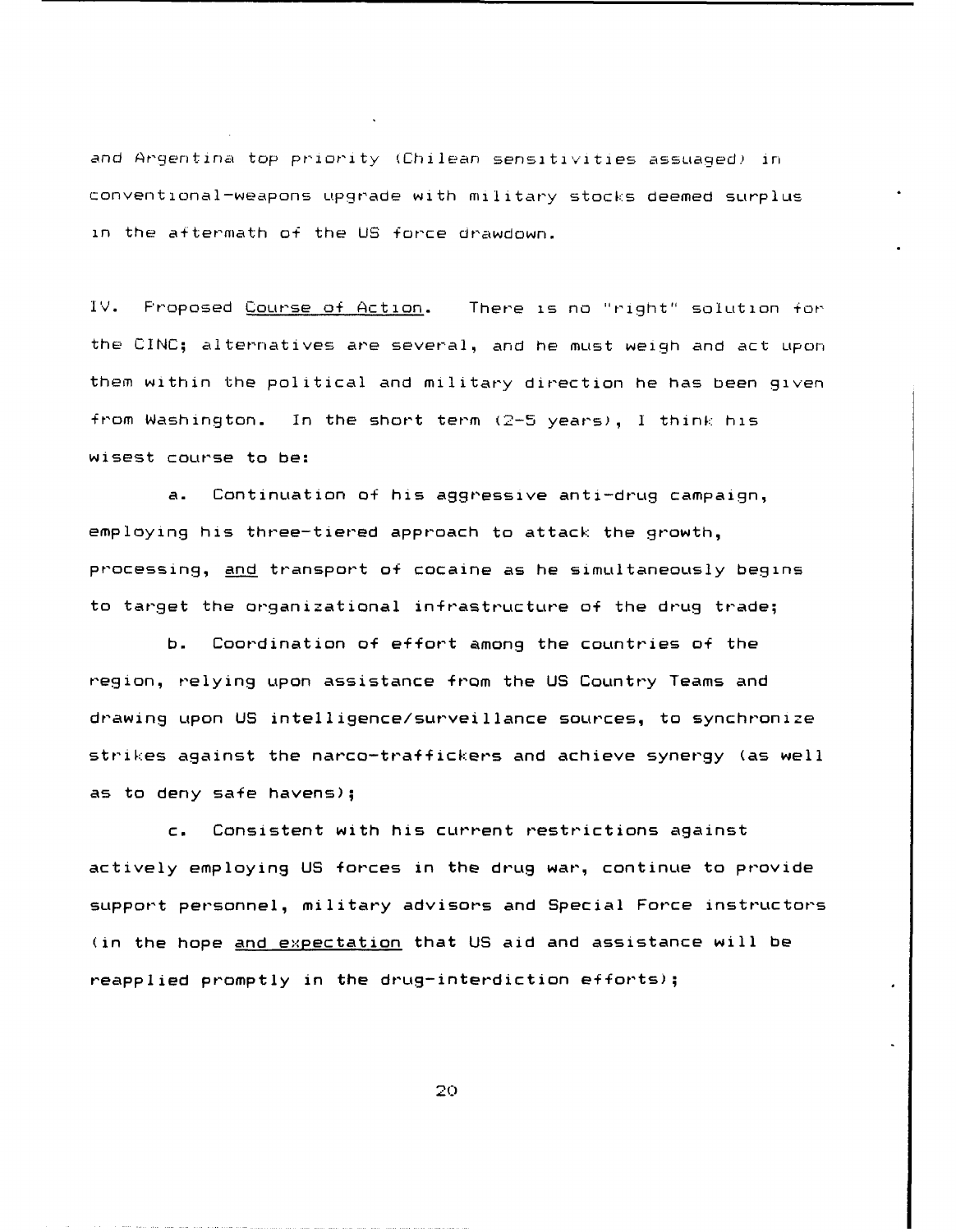d. Ensure that regional leaders understand **US** insistenc:e that foreign military sales be linked to cooperative theater strategy, so that they re-examine both their needs and their previous requests to Washington (and hopefully understand that regional priorities must ultimately determine their place in the equipment-distribution queue);

e. Exploring the feasibility of combined training exercises involving US and regional forces--perhaps one per year in the Andean Ridge, and a second in the Southern Cone (or South Atlantic). Conceivable scenarios include counterterrorist operations, airborne/airmobile and riverine raids to accomplish "VIP" snatches, assaults in urban terrain, and coordinated attacks to dislodge insurgent forces from a regional stronghold. Although involvement of US forces ought not to exceed Army battalion-level, regional forces could conceivably include up to divisional/air-wing contingents. Ideally, those exercises would be sanctioned by, and coordinated under the auspices of, the OAS, with CINCSOUTH's planning staff and command and control apparatus providing the military "umbrella" for the exercises. Quite possibly, US light forces could be employed in the aggressor role, or as controllers to assist in the evaluation/ feedback process.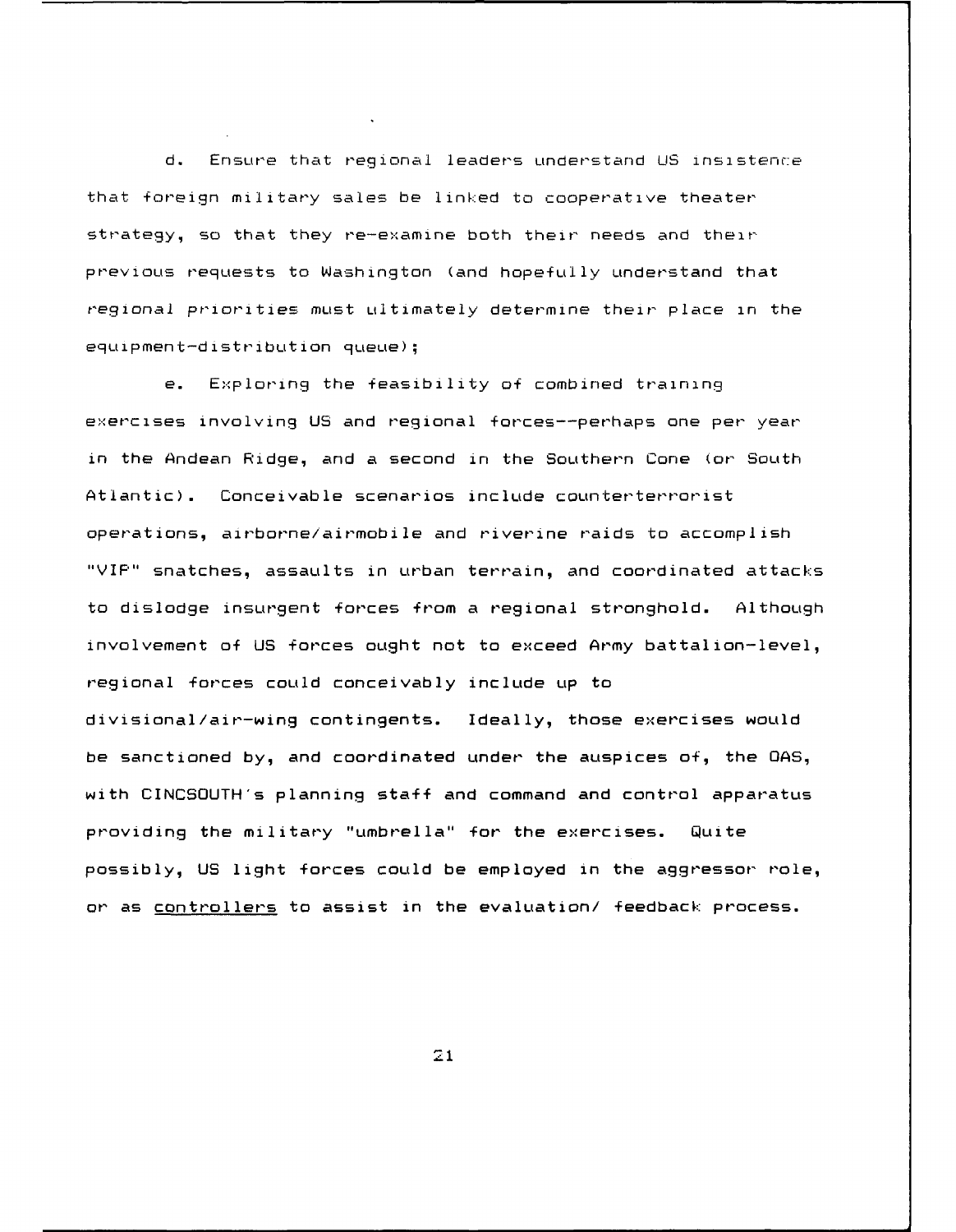It would be fair to observe that the CINC s military strategy does little to protect the environment, stimulate free-market trade, reduce debt, or eliminate widespread poverty and growing crime in South America. Clearly, he needs extensive help from the State Department (toqether with Congress and DOD) in coordinating his military strategy with ongoing initiatives which support the broader dimensions of US national strategy with respect to South America. What his military approach does offer, however, is an important first step towards a radically altered US theater-military strategy as this country recognizes the imperatives of change in South America and adapts for the future. In that regard, I would offer the following as a theater military strategy for 1995 and beyond:

a. **OAS** (or SAU)-sponsored, US-supported, combined-force operations to secure eradication of the drug trade in South America (implicit in this approach is that USSOUTHCOM will be part of any regional military arm) **;**

b. Upgrade of military forces and equipment in the region consistent with their support of **OAS** policies and willingness to participate in joint/combined regional military exercises. At this point in time, planners ought to focus on large-scale (division-on-division or corps-against-corps) maneuvers to test more fully the capabilities of US/OAS crisis-response forces. It is too soon to identify the hostile force(s), but certainly a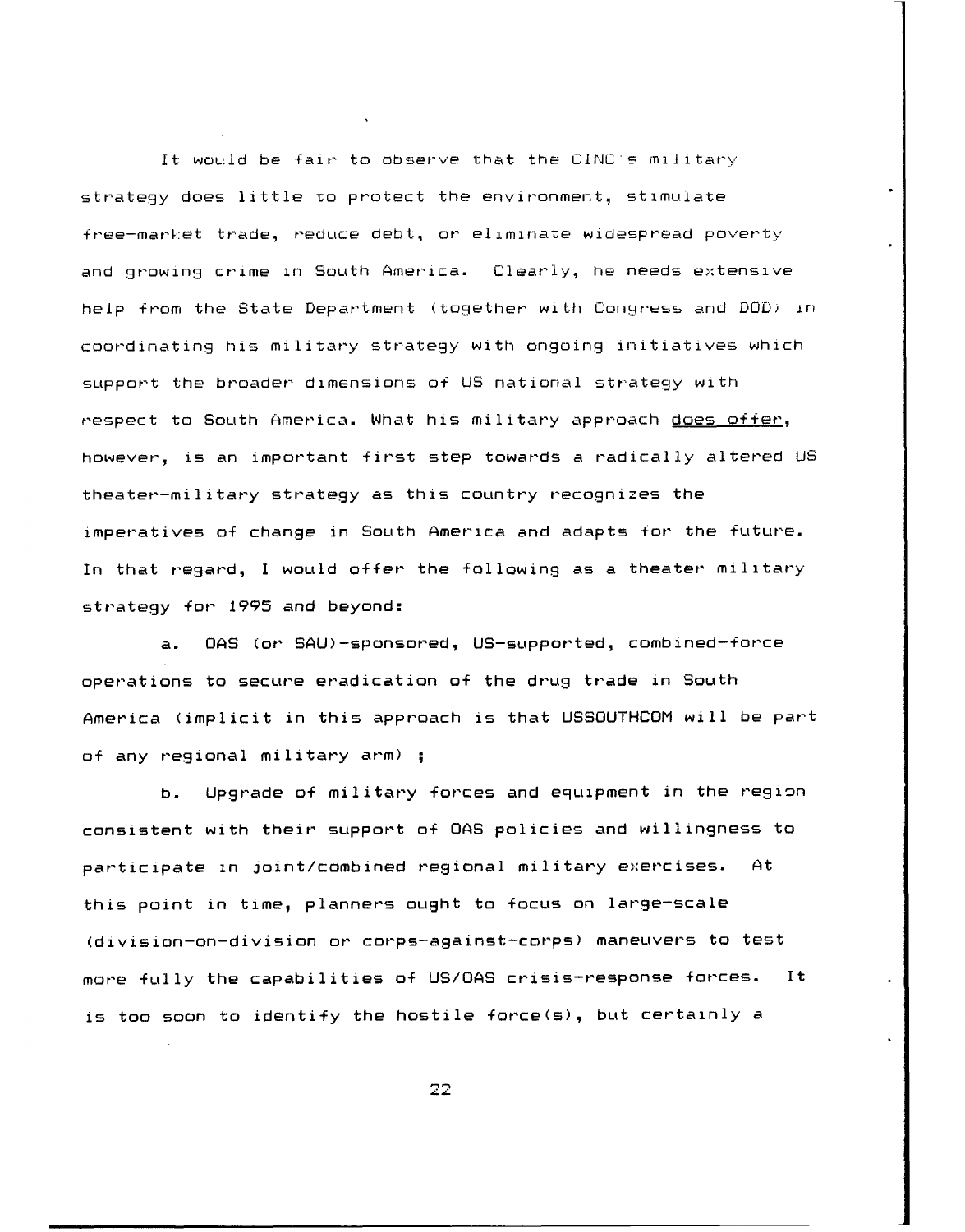Cuban-invasion prototype would be both workable and realistic. Yet another option would be to deploy a combined **OAS** force out of sector in support of a **TEAM** SPIRIT/REFORGER-type exercise... orbetter yet, to conduct an "offset" of those exercises on South American-terrain every second or third year.

c. A9gressive individual training/officer professional development programs and frequent student "exchanges" to further improve the military professionalism of South American leaders. **<sup>A</sup>** senior-service college equivalent of the School of the Americas ought to be founded, with joint-service accreditation being awarded to those US officers selected for attendance. Moreover, the CINC's staff and deputies will need to represent the multinational composition of the regional military force. (And, the day will come that the CINC himself may be wearing an other-than-US uniform.) Just another NATO prototype, some may argue, but I submit that there are more than a few similarities between conditions in post-WWII Europe and those which exist today in many parts of South America.

d. Periodic regional planning conferences to address coalition military strategy, review operational plans (and each country's earmarked forces to support those plans), and coordinate the resources required to accomplish theater military objectives. By no means should the US show up at those conferences expecting to shoulder the lion's share of the bill.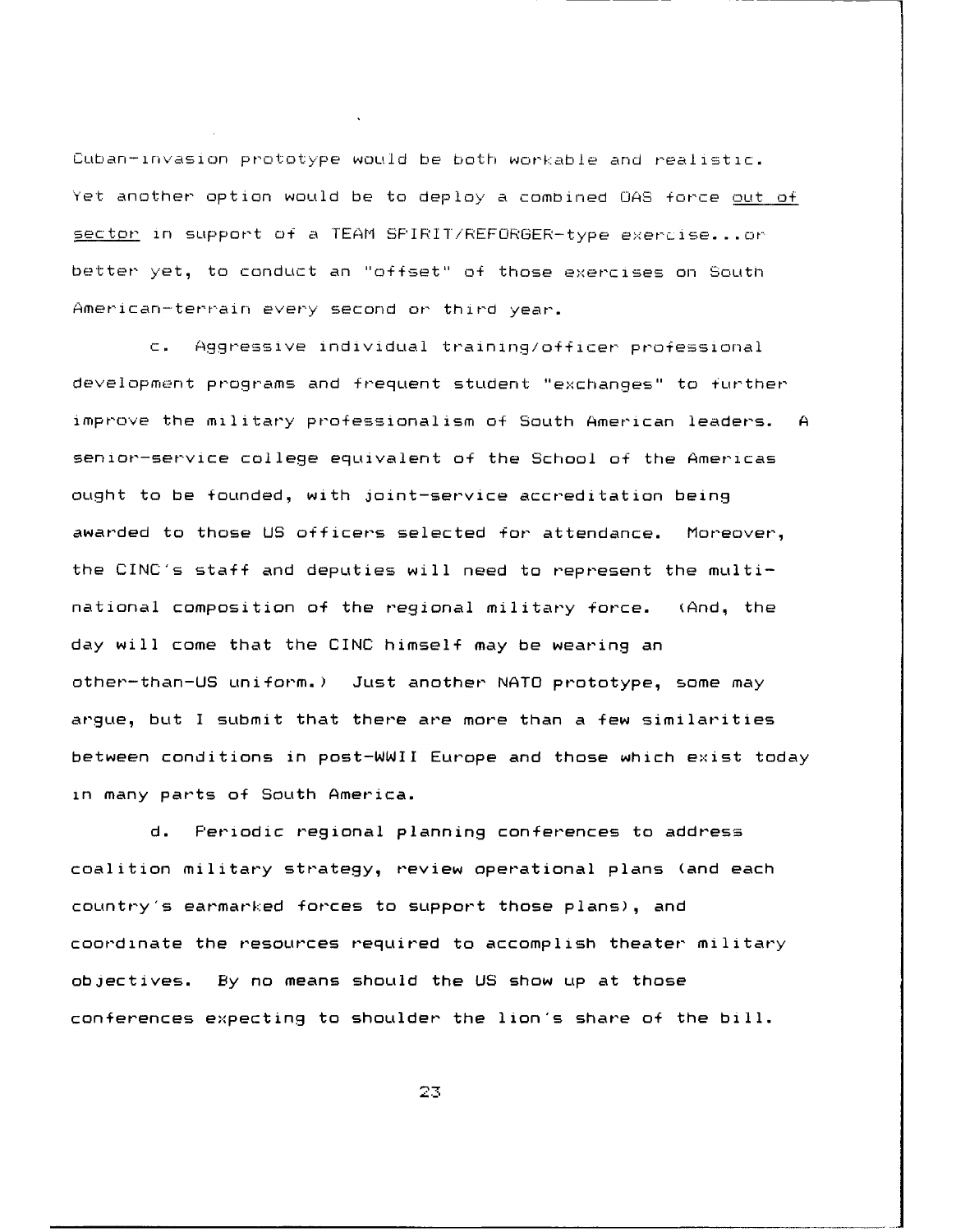Our partners in the region demand treatment as equals; thus, they should expect to pay their proportional shares.

e. **A** coordinated development/accquisition program which builds upon the industrial capabilities and capacities of regional nations, which allows the transfer of appropriate technology from US sources, and which ultimately produces modernized equipment that is both appropriate and affordable for the missions to be accomp i shed.

f. Regional-power involvement/participation in space exploration and surveillance programs. Conceivably, satellite downlinks could be established at major OAS-subordinate command headquarters.

Implicit in the above discussion is the tacit understanding that regional instability in South America will have largely subsided prior to the turn of the century--if not by 1995--and that US gestures of good-faith will be embraced by our neighbors to the South. Mutual trust is an absolute prerequisite, and there will need to be some "give" on all sides if we are indeed to embark on an ambitious NATO/EEC political/military and economic program for South America. My personal belief is that the time has come, that the US has both the opportunity and the obligation to move beyond its "sombrero-land" approach to South American policy-making, and that the long-term consequences o+ our moving